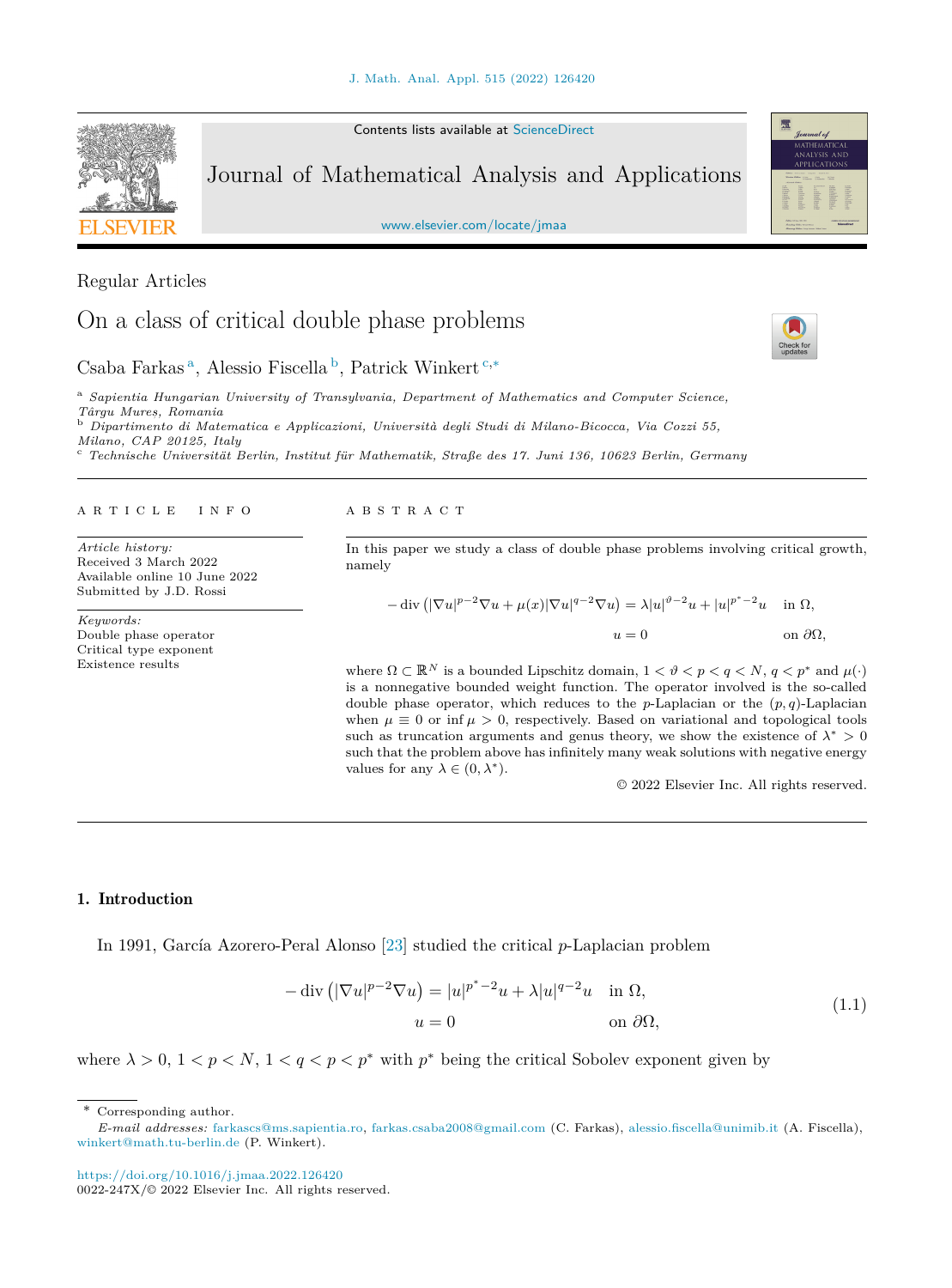$$
p^* = \frac{Np}{N-p}.\tag{1.2}
$$

<span id="page-1-0"></span>Using critical point theory and ideas of Benci-Fortunato [\[5](#page-14-0)] and of García Azorero-Peral Alonso [\[22](#page-15-0)], prob-lem [\(1.1](#page-0-0)) admits infinitely many solutions whenever  $\lambda \in (0, \lambda_1)$  for  $\lambda_1 > 0$  small enough, see Theorem 4.5 in [[23\]](#page-15-0). The main difficulty in their treatment is the lack of compactness in the embedding  $W_0^{1,p}(\Omega) \hookrightarrow L^{p^*}(\Omega)$ and so the corresponding energy functional does not satisfy the Palais-Smale condition in general. Afterward, the techniques in [[23\]](#page-15-0) have been transferred by several authors to different type of problems with critical growth. We refer to the works of Candito-Marano-Perera [\[9](#page-14-0)] for the  $(p, q)$ -Laplacian case with  $(p, q)$ linear term, Corrêa-Costa [\[13\]](#page-14-0) for Kirchhoff *p*(*x*)-Laplace problems, Figueiredo-Santos Júnior-Suárez [[19\]](#page-14-0) for anisotropic equations, Li-Zhang [\[30\]](#page-15-0) and Yin-Yang [[42\]](#page-15-0) for  $(p, q)$ -Laplace equations with sublinear/superlinear nonlinearities and Zhang-Fiscella-Liang [\[45](#page-15-0)] for fractional *p*-Laplacian Kirchhoff problems, see also the references therein.

Originally, the study of elliptic equations involving critical growth was initiated by the work of Brézis-Nirenberg  $[8]$  $[8]$  who are concerned with the existence of positive solutions to the semilinear equation

$$
-\Delta u = u^p + f(x, u) \quad \text{in } \Omega,
$$
  
\n
$$
u = 0 \qquad \text{on } \partial\Omega,
$$
\n(1.3)

where  $p+1 = 2N/(N-2)$  is the critical Sobolev exponent of the embedding  $H_0^1(\Omega) \hookrightarrow L^p(\Omega)$  and  $f: \Omega \times \mathbb{R} \to$ R is a lower-order perturbation of  $u^p$  in the sense that  $\lim_{s\to\infty} \frac{f(x,s)}{s^p} = 0$ . Problems of type (1.3) are motivated by variational problems in geometry and physics where the lack of compactness also occurs, for example, the Yamabe problem on Riemannian manifolds, see Yamabe [\[41](#page-15-0)] or the existence of nonminimal solutions for Yang-Mills functions, see Taubes [\[39](#page-15-0),[40\]](#page-15-0). We refer to [\[8](#page-14-0)] for more examples.

In the current paper, we are interested of equations of type  $(1.1)$  $(1.1)$  which are driven by the so-called double phase operator which is given by

$$
\operatorname{div}\left(|\nabla u|^{p-2}\nabla u + \mu(x)|\nabla u|^{q-2}\nabla u\right) \quad \text{for } u \in W_0^{1,\mathcal{H}}(\Omega) \tag{1.4}
$$

with an appropriate Musielak-Orlicz Sobolev space  $W_0^{1,\mathcal{H}}(\Omega)$ . It is easy to see that this operator is a generalization of the *p*-Laplacian and the  $(p, q)$ -Laplacian for  $p < q$  by setting  $\mu \equiv 0$  or inf  $\mu > 0$ , respectively. In 1986, Zhikov [\[46](#page-15-0)] studied the corresponding energy functional to (1.4) given by

$$
\omega \mapsto \int_{\Omega} \left( \frac{1}{p} |\nabla \omega|^p + \frac{\mu(x)}{q} |\nabla \omega|^q \right) dx \tag{1.5}
$$

in order to provide models for strongly anisotropic materials, that is, the modulating coefficient  $\mu(\cdot)$  dictates the geometry of composites made of two different materials with distinct power hardening exponents *p* and *q*. Note that (1.5) is a prototype of a functional whose integrands change their ellipticity according to the points where  $\mu(\cdot)$  vanishes or not. We refer to the papers of Baroni-Colombo-Mingione [\[2,3](#page-14-0)], Colombo-Mingione [[11,12](#page-14-0)] and Marcellini [\[32,33\]](#page-15-0) for deeper investigations of (local) minimizers of (1.5), see also the paper of Mingione-Rădulescu [[34\]](#page-15-0) about recent developments for problems with nonstandard growth and nonuniform ellipticity.

Given a bounded domain  $\Omega \subset \mathbb{R}^N$ ,  $N \geq 2$  with Lipschitz boundary  $\partial \Omega$ , in this paper we consider the following quasilinear elliptic equation with critical growth

$$
-\operatorname{div}\left(|\nabla u|^{p-2}\nabla u + \mu(x)|\nabla u|^{q-2}\nabla u\right) = \lambda |u|^{p-2}u + |u|^{p^*-2}u \quad \text{in } \Omega,
$$
  
\n
$$
u = 0 \qquad \text{on } \partial\Omega,
$$
\n(1.6)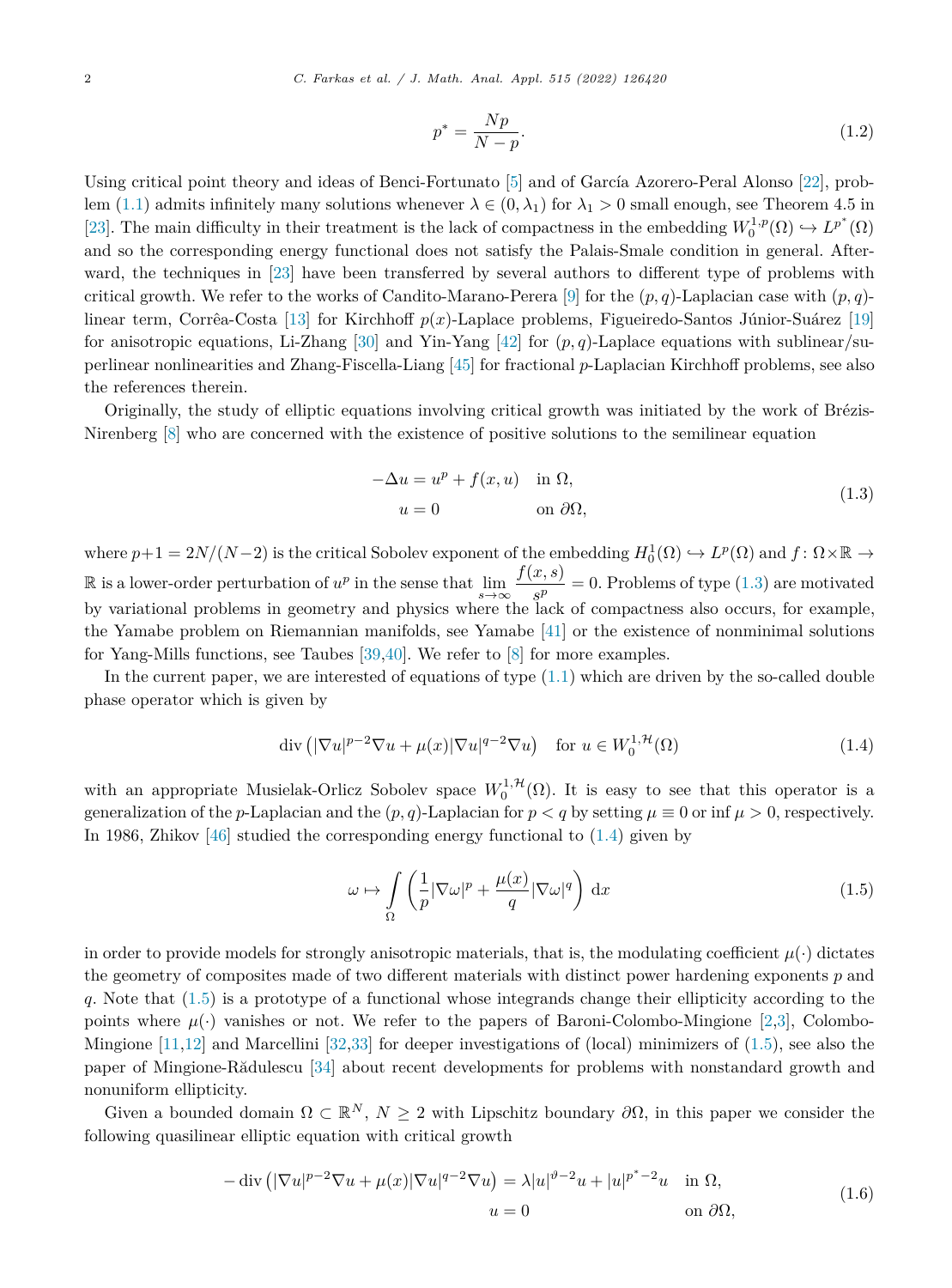<span id="page-2-0"></span>where  $\lambda > 0$  is a real parameter to be specified,  $p^*$  is the critical exponent to p given in [\(1.2](#page-1-0)) and we suppose that

$$
1 < \vartheta < p < q < N, \quad q < p^* \quad \text{and} \quad 0 \le \mu(\cdot) \in L^\infty(\Omega). \tag{1.7}
$$

The main result in this paper reads as follows.

**Theorem 1.1.** Let (1.7) be satisfied. Then there exists  $\lambda^* > 0$  such that problem [\(1.6](#page-1-0)) admits infinitely many *weak solutions with negative energy values for any*  $\lambda \in (0, \lambda^*)$ *.* 

The proof of Theorem 1.1 relies on a careful combination of variational and topological tools, such as truncation techniques and genus theory introduced by Krasnosel'skii [[29\]](#page-15-0). Indeed, in the study of problem ([1.6\)](#page-1-0) there are lots of difficulties to be overcome. First, the corresponding energy functional to problem ([1.6\)](#page-1-0) does not contain the norm of the space  $W_0^{1,\mathcal{H}}(\Omega)$ , so the truncation argument introduced by García Azorero-Peral Alonso [[23\]](#page-15-0) in order to have a local Palais-Smale condition needs a more careful treatment. Second, in contrast to the works with the  $(p, q)$ -Laplacian, see [\[30](#page-15-0)] and [[42\]](#page-15-0), because of (1.7), we are not working in usual Sobolev spaces but in Musielak-Orlicz Sobolev spaces. In this direction, even if we know that  $W_0^{1,\mathcal{H}}(\Omega) \hookrightarrow W_0^{1,p}(\Omega)$  continuously, the classical Lions' concentration-compactness principle in  $W_0^{1,p}(\Omega)$ cannot work for ([1.6\)](#page-1-0). Indeed, because of the *q*-term appearing in the double phase operator, we need to know if for  $u \in W_0^{1,\mathcal{H}}(\Omega)$  we can reach  $u \in L^{q^*}(\Omega)$ , with  $q^* = Nq/(N-q)$  being the critical Sobolev exponent at level *q*. However, the optimality of Sobolev type embeddings for  $W_0^{1, H}(\Omega)$  is still an open problem. In order to handle the critical Sobolev nonlinearity in [\(1.6](#page-1-0)), we exploit a suitable convergence analysis of gradients, inspired by Boccardo-Murat [\[6](#page-14-0)].

To the best of our knowledge there are only three works dealing with a double phase operator along with critical growth. In Farkas-Winkert [\[18](#page-14-0)] the authors study the singular double phase problem

$$
- \operatorname{div}(A(u)) = u^{p^* - 1} + \lambda (u^{\gamma - 1} + g(x, u)) \quad \text{in } \Omega,
$$
  
\n
$$
u = 0 \quad \text{on } \partial\Omega,
$$
\n(1.8)

with

$$
\operatorname{div}(A(u)) := \operatorname{div}\left(F^{p-1}(\nabla u)\nabla F(\nabla u) + \mu(x)F^{q-1}(\nabla u)\nabla F(\nabla u)\right)
$$

being the Finsler double phase operator and  $(\mathbb{R}^N, F)$  stands for a Minkowski space; see also the corresponding nonhomogeneous Neumann case by the authors [\[17\]](#page-14-0). In [[18\]](#page-14-0) and [\[17\]](#page-14-0), the existence of at least one solution of (1.8) is shown by a local analysis on a suitable closed convex subset of  $W_0^{1,\mathcal{H}}(\Omega)$ . In order to provide a multiplicity result for ([1.6\)](#page-1-0), in the current paper we need to work globally in the whole space  $W_0^{1, \mathcal{H}}(\Omega)$ . Very recently, Crespo-Blanco-Papageorgiou-Winkert [\[15](#page-14-0)] have been considered a nonhomogeneous singular Neumann double phase problem with critical growth on the boundary given by

$$
-\operatorname{div}\left(|\nabla u|^{p-2}\nabla u + \mu(x)|\nabla u|^{q-2}\nabla u\right) + \alpha(x)u^{p-1} = \zeta(x)u^{-\kappa} + \lambda u^{q-1} \quad \text{in } \Omega,
$$

$$
\left(|\nabla u|^{p-2}\nabla u + \mu(x)|\nabla u|^{q-2}\nabla u\right) \cdot \nu = -\beta(x)u^{p-1} \qquad \text{on } \partial\Omega.
$$

Based on the fibering method introduced by Drábek-Pohozaev [\[16\]](#page-14-0) along with the Nehari manifold approach, the existence of at least two solutions is obtained.

Finally, we mention recent papers on the existence of solutions for double phase problems with homogeneous Dirichlet boundary condition treated by different methods in case of smooth or nonsmooth right-hand sides. We refer to Colasuonno-Squassina [\[10](#page-14-0)] for corresponding eigenvalue problems, Fiscella [\[20](#page-15-0)] involving Hardy potentials, Fiscella-Pinamonti [[21\]](#page-15-0) for Kirchhoff type problems, Gasiński-Papageorgiou [\[24](#page-15-0)]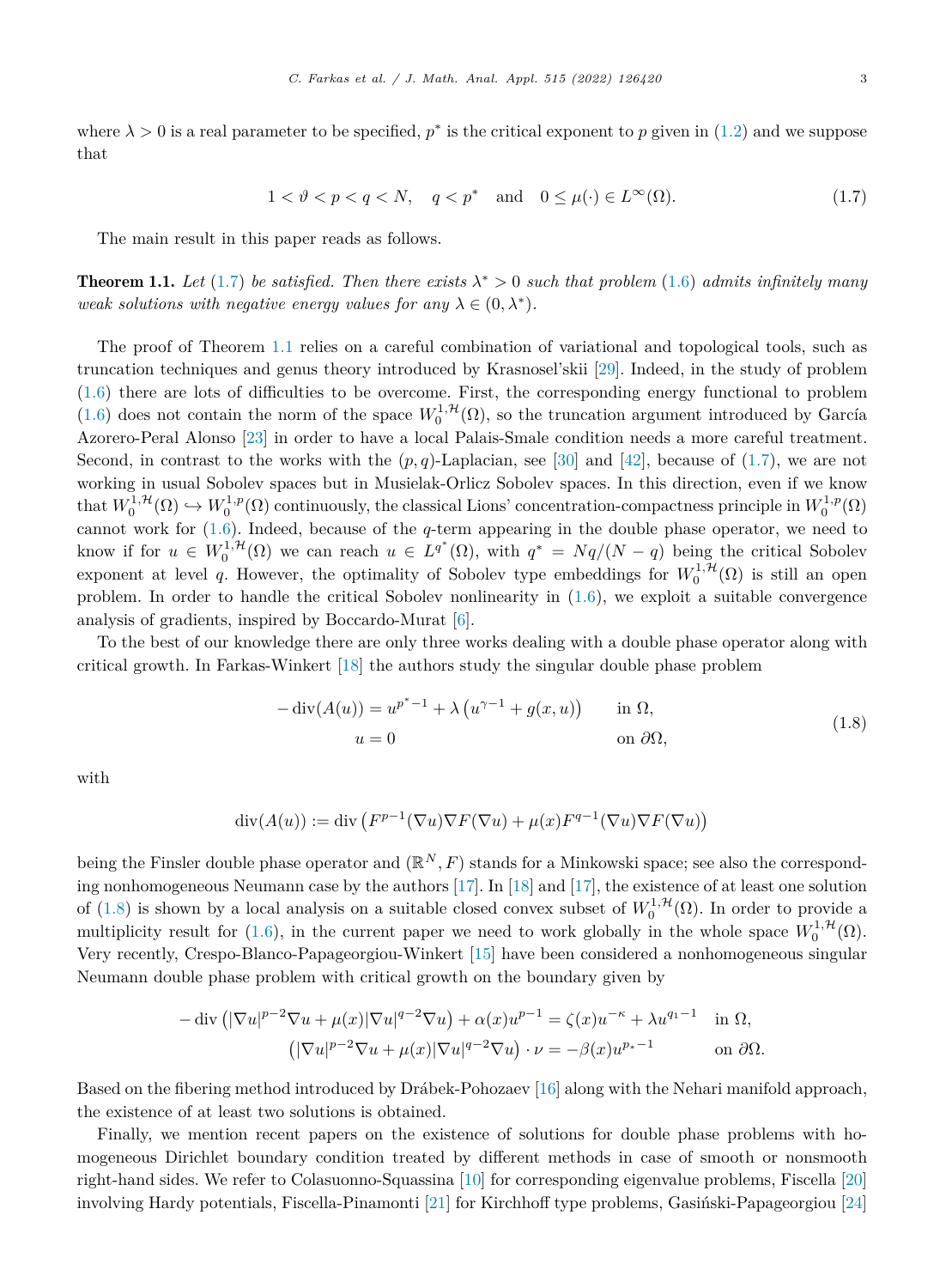<span id="page-3-0"></span>for locally Lipschitz continuous right-hand sides, Gasiński-Winkert [\[25–27](#page-15-0)] for convection and superlinear problems, Liu-Dai [\[31](#page-15-0)] for superlinear problems, Perera-Squassina [\[36\]](#page-15-0) for a Morse theoretical treatment, Zeng-Bai-Gasiński-Winkert [\[43](#page-15-0),[44\]](#page-15-0) for multivalued obstacle problems and the references therein.

### 2. Preliminaries

In this section we will recall the main properties of Musielak-Orlicz spaces  $L^{\mathcal{H}}(\Omega)$ ,  $W_0^{1,\mathcal{H}}(\Omega)$  and the topological tools which are needed in our treatment. First, we denote by  $L^r(\Omega)$  and  $L^r(\Omega;\mathbb{R}^N)$  the usual Lebesgue spaces with the norm  $\|\cdot\|_r$  and by  $W^{1,r}(\Omega)$  the corresponding Sobolev spaces with norm  $\|\cdot\|_{1,r}$ for  $1 \leq r \leq \infty$ .

Let  $\mathcal{H} \colon \Omega \times [0, \infty) \to [0, \infty)$  be the nonlinear map defined by

$$
\mathcal{H}(x,t) := t^p + \mu(x)t^q,
$$

where we suppose [\(1.7](#page-2-0)) and let  $M(\Omega)$  be the space of all measurable functions  $u: \Omega \to \mathbb{R}$ . The Musielak-Orlicz Lebesgue space  $L^{\mathcal{H}}(\Omega)$  is given by

$$
L^{\mathcal{H}}(\Omega) = \{ u \in M(\Omega) : \varrho_{\mathcal{H}}(u) < \infty \}
$$

equipped with the Luxemburg norm

$$
||u||_{\mathcal{H}} = \inf \left\{ \tau > 0 \, : \, \varrho_{\mathcal{H}} \left( \frac{u}{\tau} \right) \leq 1 \right\},\,
$$

where the modular function is given by

$$
\varrho_{\mathcal{H}}(u) := \int_{\Omega} \mathcal{H}(x, |u|) dx = \int_{\Omega} (|u|^p + \mu(x)|u|^q) dx.
$$
 (2.1)

The norm  $\|\cdot\|_{\mathcal{H}}$  and the modular function  $\varrho_{\mathcal{H}}$  are related as follows, see Liu-Dai [\[31](#page-15-0), Proposition 2.1] or Crespo-Blanco-Gasiński-Harjulehto-Winkert [\[14](#page-14-0), Proposition 2.14].

**Proposition 2.1.** Let [\(1.7\)](#page-2-0) be satisfied,  $y \in L^{\mathcal{H}}(\Omega)$ ,  $\zeta > 0$  and  $\rho_{\mathcal{H}}$  be defined by (2.1). Then the following *hold:*

(i) If  $y \neq 0$ , then  $||y||_{\mathcal{H}} = \zeta$  if and only if  $\varrho_{\mathcal{H}}(\frac{y}{\zeta}) = 1$ ; (ii)  $||y||_{\mathcal{H}} < 1$  (resp.  $> 1, = 1$ ) if and only if  $\varrho_{\mathcal{H}}(y) < 1$  (resp.  $> 1, = 1$ ); (iii) *If*  $||y||_{\mathcal{H}} < 1$ , then  $||y||_{\mathcal{H}}^q \leq \varrho_{\mathcal{H}}(y) \leq ||y||_{\mathcal{H}}^p$ ; (iv)  $If ||y||_{\mathcal{H}} > 1$ , then  $||y||_{\mathcal{H}}^p \leq \varrho_{\mathcal{H}}(y) \leq ||y||_{\mathcal{H}}^q$ ;  $(v)$   $||y||_{\mathcal{H}} \to 0$  *if and only if*  $\varrho_{\mathcal{H}}(y) \to 0$ *;*  $(vi)$   $||y||_{\mathcal{H}} \rightarrow \infty$  *if and only if*  $\varrho_{\mathcal{H}}(y) \rightarrow \infty$ *.* 

Furthermore, we define the weighted space

$$
L^q_\mu(\Omega) = \left\{ u \in M(\Omega) \, : \, \int\limits_\Omega \mu(x) |u|^q \, \mathrm{d}x < \infty \right\}
$$

endowed with the seminorm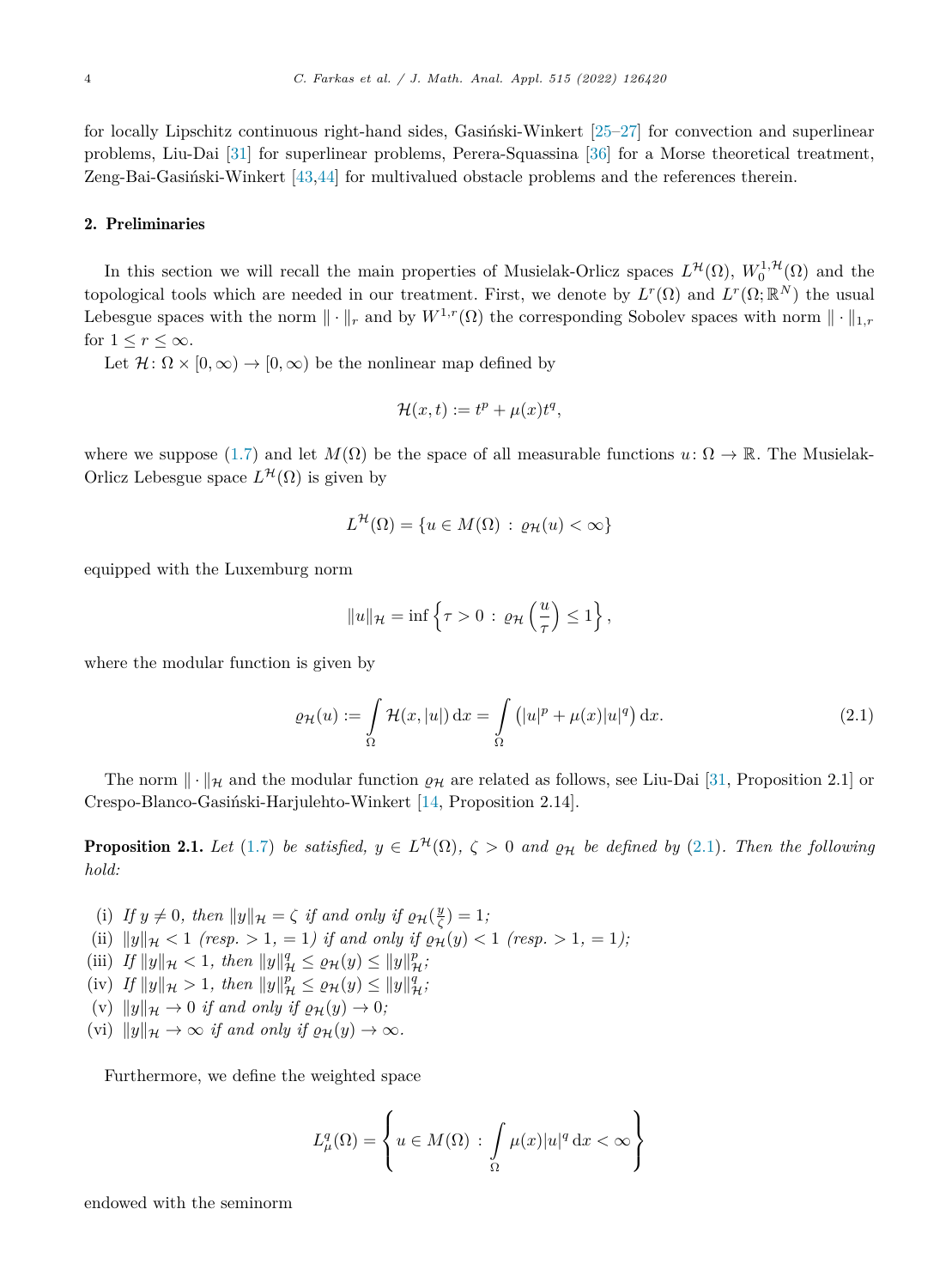$$
||u||_{q,\mu} = \left(\int_{\Omega} \mu(x)|u|^q dx\right)^{\frac{1}{q}}.
$$

<span id="page-4-0"></span>While, the corresponding Musielak-Orlicz Sobolev space  $W^{1, \mathcal{H}}(\Omega)$  is set as

$$
W^{1,\mathcal{H}}(\Omega) = \left\{ u \in L^{\mathcal{H}}(\Omega) \, : \, |\nabla u| \in L^{\mathcal{H}}(\Omega) \right\}
$$

equipped with the norm

$$
||u||_{1,\mathcal{H}} = ||\nabla u||_{\mathcal{H}} + ||u||_{\mathcal{H}},
$$

where  $\|\nabla u\|_{\mathcal{H}} = \|\nabla u\|_{\mathcal{H}}$ . We denote by  $W_0^{1,\mathcal{H}}(\Omega)$  the completion of  $C_0^{\infty}(\Omega)$  in  $W^{1,\mathcal{H}}(\Omega)$ . By using  $(1.7)$  $(1.7)$  $(1.7)$ , we know that we can endow the space  $W_0^{1, H}(\Omega)$  with the equivalent norm given by

$$
||u||_{1,\mathcal{H},0}=||\nabla u||_{\mathcal{H}},
$$

see Proposition 2.18(ii) of Crespo-Blanco-Gasiński-Harjulehto-Winkert [\[14](#page-14-0)]. Also, we have that the spaces  $L^{\mathcal{H}}(\Omega)$ ,  $W^{1,\mathcal{H}}(\Omega)$  and  $W_0^{1,\mathcal{H}}(\Omega)$  are uniformly convex and so reflexive Banach spaces, see Colasuonno-Squassina [\[10,](#page-14-0) Proposition 2.14] or Harjulehto-Hästö [[28,](#page-15-0) Theorem 6.1.4].

Now, we recall the following embeddings for the spaces  $L^{\mathcal{H}}(\Omega)$  and  $W_0^{1,\mathcal{H}}(\Omega)$ , see Colasuonno-Squassina [[10,](#page-14-0) Proposition 2.15] or Crespo-Blanco-Gasiński-Harjulehto-Winkert [[14,](#page-14-0) Proposition 2.16].

**Proposition 2.2.** Let  $(1.7)$  $(1.7)$  be satisfied and let  $p^*$  be the critical exponent to p. Then the following embeddings *hold:*

- (i)  $L^{\mathcal{H}}(\Omega) \hookrightarrow L^{r}(\Omega)$  and  $W_0^{1,\mathcal{H}}(\Omega) \hookrightarrow W_0^{1,r}(\Omega)$  are continuous for any  $r \in [1,p]$ ;
- (ii)  $W_0^{1,\mathcal{H}}(\Omega) \hookrightarrow L^r(\Omega)$  *is continuous for any*  $r \in [1, p^*]$  *and compact for any*  $r \in [1, p^*);$
- (iii)  $L^{\mathcal{H}}(\Omega) \hookrightarrow L^q_{\mu}(\Omega)$  *is continuous;*
- $(iv)$   $L^q(\Omega) \hookrightarrow L^{\mathcal{H}}(\Omega)$  *is continuous.*

**Remark 2.3.** Note that Proposition 2.2(ii) holds for  $r = q < p^*$  by ([1.7](#page-2-0)). Thus,  $W_0^{1, H}(\Omega) \hookrightarrow L^q(\Omega)$  is compact.

**Remark 2.4.** Throughout the paper, for any  $r \in [1, p^*]$  we denote with  $C_r > 0$  the constant given by Proposition 2.2(ii), such that

$$
||u||_r^r \leq C_r ||u||_{1,\mathcal{H},0}^r
$$

for any  $u \in W_0^{1,\mathcal{H}}(\Omega)$ .

In order to prove Theorem [1.1](#page-2-0) we are going to use some topological results introduced by Krasnosel'skii [[29\]](#page-15-0). To this end, let X be a Banach space and let  $\Sigma$  be the class of all closed subsets  $A \subset X \setminus \{0\}$  that are symmetric with respect to the origin, that is,  $u \in A$  implies  $-u \in A$ .

**Definition 2.5.** Let  $A \in \Sigma$ . The Krasnosel'skii's genus  $\gamma(A)$  of A is defined as being the least positive integer *n* such that there is an odd mapping  $\phi \in C(A, \mathbb{R}^n)$  such that  $\phi(x) \neq 0$  for any  $x \in A$ . If *n* does not exist, we set  $\gamma(A) = \infty$ . Furthermore, we set  $\gamma(\emptyset) = 0$ .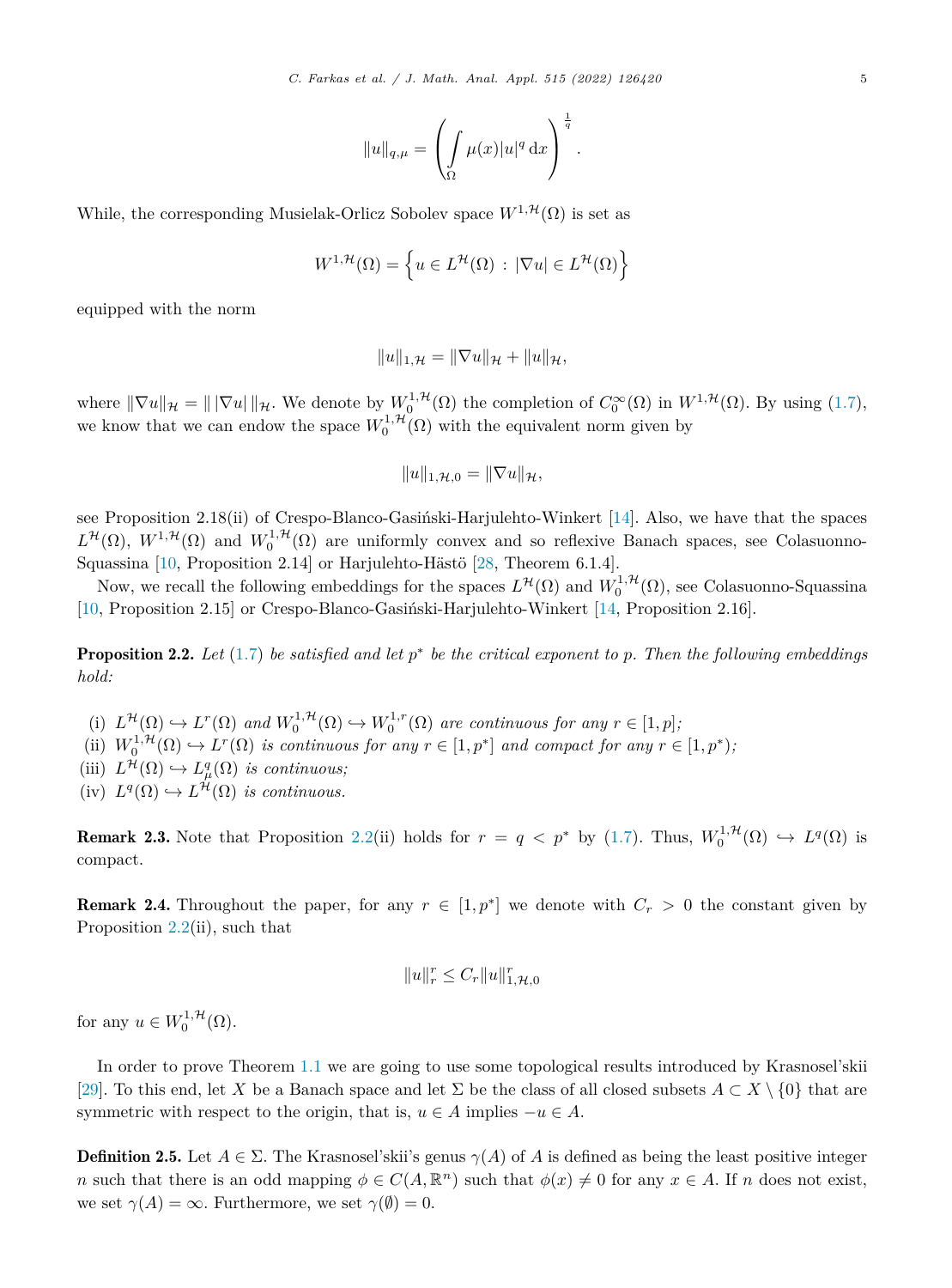<span id="page-5-0"></span>The following proposition states the main properties on Krasnosel'skii's genus which we need later, see Rabinowitz [\[37\]](#page-15-0).

**Proposition 2.6.** *Let*  $A, B \in \Sigma$ . *Then the following hold:* 

- (i) If there exists an odd continuous mapping from A to B, then  $\gamma(A) \leq \gamma(B)$ ;
- (ii) *If* there *is* an *odd* homeomorphism from *A* to *B*, then  $\gamma(A) = \gamma(B)$ ;
- (iii) *If*  $\gamma(B) < \infty$ *, then*  $\gamma(\overline{A \setminus B}) \geq \gamma(A) \gamma(B)$ *;*
- (iv) *The n-dimensional sphere*  $S^n$  *has a genus of*  $n + 1$  *by the Borsuk-Ulam Theorem;*
- (v) If A is compact, then  $\gamma(A) < \infty$  and there exists  $\delta > 0$  such that  $N_{\delta}(A) \subset \Sigma$  and  $\gamma(N_{\delta}(A)) = \gamma(A)$ ,  $with N_{\delta}(A) = \{x \in X : \text{dist}(x, A) \leq \delta\}.$

## 3. Proof of the main result

In this section we are going to prove Theorem [1.1.](#page-2-0) First, we note that the energy functional  $J_{\lambda}: W_0^{1,\mathcal{H}}(\Omega) \to \mathbb{R}$  related to problem ([1.6](#page-1-0)) is given by

$$
J_{\lambda}(u):=\frac{1}{p}\|\nabla u\|_{p}^{p}+\frac{1}{q}\|\nabla u\|_{q,\mu}^{q}-\frac{\lambda}{\vartheta}\|u\|_{\vartheta}^{\vartheta}-\frac{1}{p^{*}}\|u\|_{p^{*}}^{p^{*}}.
$$

It is clear that  $J_{\lambda} \in C^{1}(W_{0}^{1,\mathcal{H}}(\Omega))$  and that the weak solutions of [\(1.6](#page-1-0)) are exactly the critical points of  $J_{\lambda}: W_0^{1, \mathcal{H}}(\Omega) \to \mathbb{R}.$ 

Now, we discuss the compactness property for the functional  $J_{\lambda}$ , given by the Palais–Smale condition. We say that  $\{u_n\}_{n\in\mathbb{N}} \subset W_0^{1,\mathcal{H}}(\Omega)$  is a Palais-Smale sequence for  $J_\lambda$  at level  $c \in \mathbb{R}$  if

$$
J_{\lambda}(u_n) \to c
$$
 and  $J'_{\lambda}(u_n) \to 0$  in  $\left(W_0^{1,\mathcal{H}}(\Omega)\right)^*$  as  $n \to \infty$ . (3.1)

We say that  $J_{\lambda}$  satisfies the Palais-Smale condition at level  $c$  ((PS)<sub>c</sub> for short) if any Palais-Smale sequence  ${u_n}_{n \in \mathbb{N}}$  at level *c* admits a convergent subsequence in  $W_0^{1, \mathcal{H}}(\Omega)$ .

**Lemma 3.1.** Let [\(1.7](#page-2-0)) be satisfied and let  $\{u_n\}_{n\in\mathbb{N}} \subset W_0^{1,\mathcal{H}}(\Omega)$  be a bounded  $(PS)_c$  sequence with  $c \in \mathbb{R}$ . *Then, up to a subsequence,*  $\nabla u_n(x) \to \nabla u(x)$  *a.e. in*  $\Omega$  *as*  $n \to \infty$ *.* 

**Proof.** Since  $\{u_n\}_{n\in\mathbb{N}}$  is bounded in  $W_0^{1,\mathcal{H}}(\Omega)$ , by Proposition [2.2\(](#page-4-0)ii) and Brézis [\[7](#page-14-0), Theorem 4.9] along with the reflexivity of  $W_0^{1,\mathcal{H}}(\Omega)$ , there exists a subsequence, still denoted by  $\{u_n\}_{n\in\mathbb{N}}$ , and  $u \in W_0^{1,\mathcal{H}}(\Omega)$ such that

$$
u_n \rightharpoonup u \quad \text{in } W_0^{1, \mathcal{H}}(\Omega), \qquad \nabla u_n \rightharpoonup \nabla u \quad \text{in } \left[L^{\mathcal{H}}(\Omega)\right]^N,
$$
\n
$$
u_n \rightharpoonup u \quad \text{in } L^r(\Omega), \qquad u_n(x) \rightharpoonup u(x) \quad \text{a.e. in } \Omega,
$$
\n
$$
|u_n(x)| \le h(x) \quad \text{a.e. in } \Omega,
$$
\n
$$
(3.2)
$$

as  $n \to \infty$  with  $r \in [1, p^*)$  and  $h \in L^q(\Omega)$ .

For any  $k \in \mathbb{N}$ , let  $T_k : \mathbb{R} \to \mathbb{R}$  be the truncation function defined by

$$
T_k(t) := \begin{cases} t & \text{if } |t| \leq k, \\ k \frac{t}{|t|} & \text{if } |t| > k. \end{cases}
$$

Let  $k \in \mathbb{N}$  be fixed. Then, since  $\{u_n\}_{n \in \mathbb{N}}$  is a  $(PS)_c$  sequence for  $J_\lambda$ , we have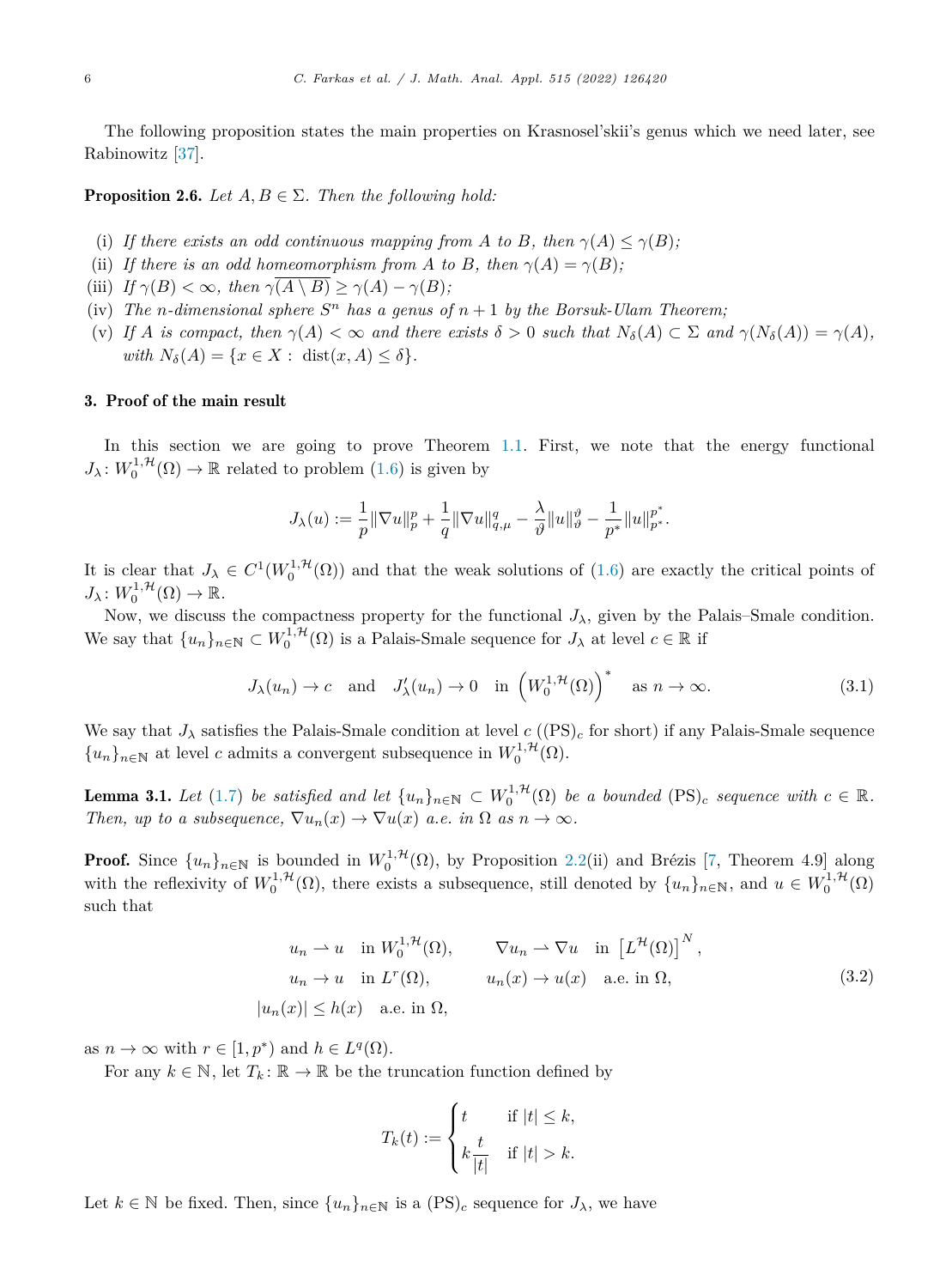<span id="page-6-0"></span>
$$
o(1) = \langle J'_{\lambda}(u_n), T_k(u_n - u) \rangle
$$
  
= 
$$
\int_{\Omega} \left( |\nabla u_n|^{p-2} \nabla u_n + \mu(x) |\nabla u_n|^{q-2} \nabla u_n \right) \cdot \nabla T_k(u_n - u) dx
$$
  

$$
- \lambda \int_{\Omega} |u_n|^{p-2} u_n T_k(u_n - u) dx - \int_{\Omega} |u_n|^{p^*-2} u_n T_k(u_n - u) dx,
$$
\n(3.3)

as  $n \to \infty$ , because  ${T_k(u_n - u)}_{n \in \mathbb{N}}$  is bounded in  $W_0^{1, \mathcal{H}}(\Omega)$ . By Hölder's inequality, we see that the functional

$$
G: g \in [L^{\mathcal{H}}(\Omega)]^{N} \mapsto \int_{\Omega} (|\nabla u|^{p-2} \nabla u + \mu(x)|\nabla u|^{q-2} \nabla u) \cdot g \, dx
$$

is linear and bounded. From ([3.2\)](#page-5-0) we see that  $\nabla T_k(u_n - u) \to 0$  in  $\left[L^{\mathcal{H}}(\Omega)\right]^N$ , so we can get

$$
\lim_{n \to \infty} \int_{\Omega} \left( |\nabla u|^{p-2} \nabla u + \mu(x) |\nabla u|^{q-2} \nabla u \right) \cdot \nabla T_k(u_n - u) \, \mathrm{d}x = 0. \tag{3.4}
$$

By the boundedness of  $\{u_n\}_{n\in\mathbb{N}}$  and by Proposition [2.2\(](#page-4-0)ii), we also observe that for any  $n \in \mathbb{N}$ 

$$
\left| \int_{\Omega} |u_n|^{p^*-2} u_n T_k(u_n - u) \, \mathrm{d}x \right| \le k \int_{\Omega} |u_n|^{p^*-1} \, \mathrm{d}x \le Ck \tag{3.5}
$$

with a constant  $C > 0$  independent of *n* and *k*. Thus, by using [\(3.2](#page-5-0)), (3.3) and (3.4), we get

$$
\limsup_{n \to \infty} \left[ \int_{\Omega} \left[ |\nabla u_n|^{p-2} \nabla u_n - |\nabla u|^{p-2} \nabla u \right] \cdot \nabla T_k (u_n - u) \, dx \right. \left. + \int_{\Omega} \mu(x) \left[ |\nabla u_n|^{q-2} \nabla u_n - |\nabla u|^{q-2} \nabla u \right] \cdot \nabla T_k (u_n - u) \, dx \right]
$$
\n
$$
= \limsup_{n \to \infty} \int_{\Omega} |u_n|^{p^* - 2} u_n T_k (u_n - u) \, dx. \tag{3.6}
$$

From Simon [\[38](#page-15-0), formula (2.2)] we have the well-known inequalities

$$
(|\xi|^{r-2}\xi - |\eta|^{r-2}\eta) \cdot (\xi - \eta) \ge \begin{cases} \kappa_r |\xi - \eta|^r & \text{if } r \ge 2, \\ \kappa_r \frac{|\xi - \eta|^2}{(|\xi|^r + |\eta|^r)^{\frac{2-r}{r}}} & \text{if } 1 < r < 2, \end{cases}
$$
\n(3.7)

for any  $\xi, \eta \in \mathbb{R}^N$  with a constant  $\kappa_r > 0$ . Thus, by (3.5), (3.6) and (3.7), we obtain

$$
\limsup_{n \to \infty} \int_{\Omega} \left( |\nabla u_n|^{p-2} \nabla u_n - |\nabla u|^{p-2} \nabla u \right) \cdot \nabla T_k(u_n - u) \, dx
$$
\n
$$
\leq \limsup_{n \to \infty} \int_{\Omega} |u_n|^{p^* - 2} u_n T_k(u_n - u) \, dx
$$
\n
$$
\leq Ck.
$$
\n(3.8)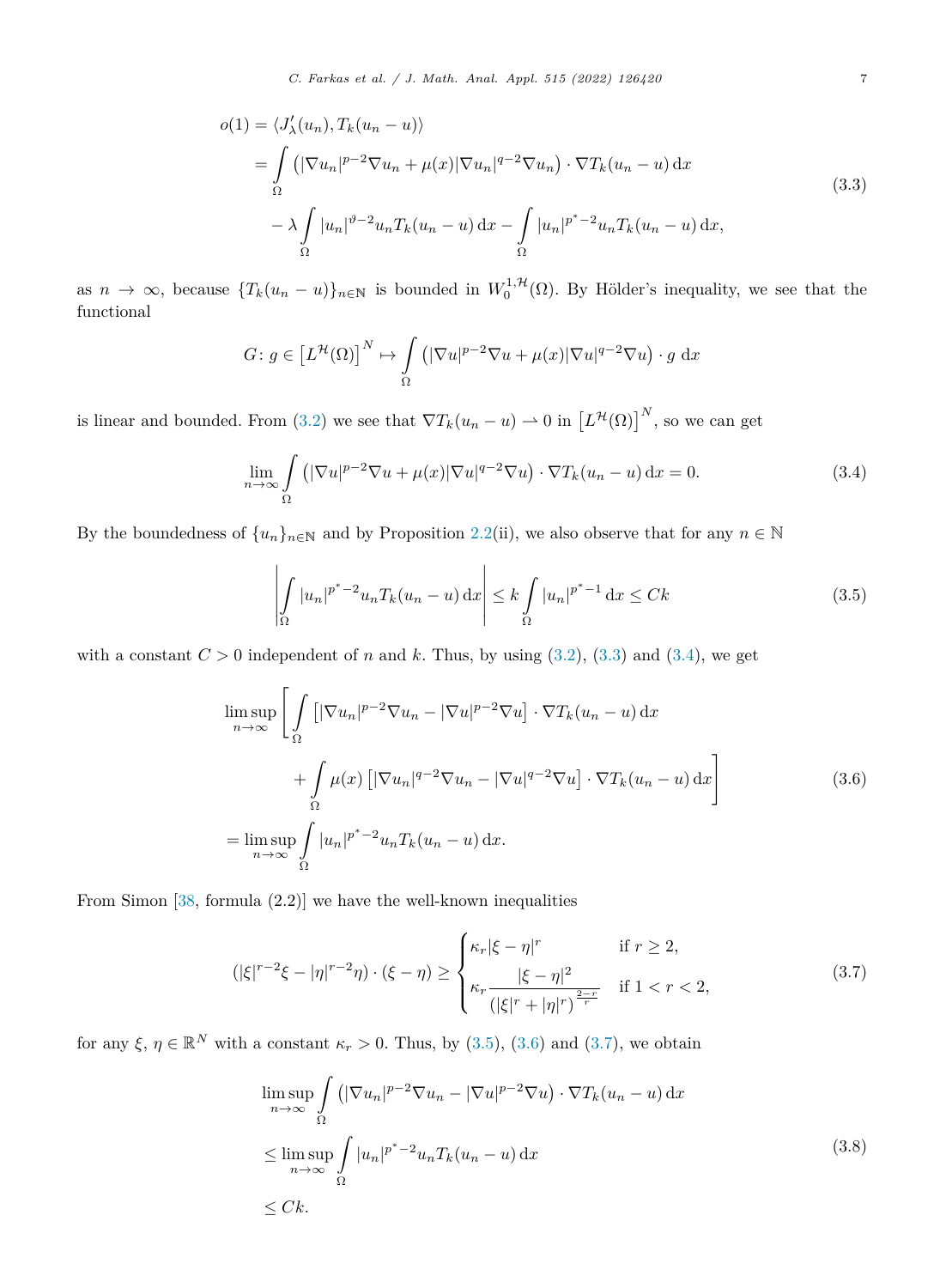<span id="page-7-0"></span>We set

$$
e_n(x) := \left( |\nabla u_n(x)|^{p-2} \nabla u_n(x) - |\nabla u(x)|^{p-2} \nabla u(x) \right) \cdot \nabla (u_n(x) - u(x)).
$$

Thanks to [\(3.7\)](#page-6-0) we see that  $e_n(x) \geq 0$  a.e. in  $\Omega$ . We split  $\Omega$  by

$$
S_n^k = \{ x \in \Omega : |u_n(x) - u(x)| \le k \} \text{ and } G_n^k = \{ x \in \Omega : |u_n(x) - u(x)| > k \},
$$

where  $n, k \in \mathbb{N}$  are fixed. Taking  $\theta \in (0,1)$  and using Hölder's inequality as well as the boundedness of  ${e_n}_{n \in \mathbb{N}}$  in  $L^1(\Omega)$  along with ([3.8\)](#page-6-0) gives

$$
\int_{\Omega} e_n^{\theta} dx \le \left( \int_{S_n^k} e_n dx \right)^{\theta} |S_n^k|^{1-\theta} + \left( \int_{G_n^k} e_n dx \right)^{\theta} |G_n^k|^{1-\theta}
$$
  

$$
\le (kC)^{\theta} |S_n^k|^{1-\theta} + \widetilde{C}^{\theta} |G_n^k|^{1-\theta}.
$$

From this, noticing that  $|G_n^k| \to 0$  as  $n \to \infty$ , we get

$$
0 \le \limsup_{n \to \infty} \int_{\Omega} e_n^{\theta} dx \le (kC)^{\theta} |\Omega|^{1-\theta}.
$$

Letting  $k \to 0^+$ , we obtain that  $e_n^{\theta} \to 0$  in  $L^1(\Omega)$  as  $n \to \infty$ . Thus, we may assume that  $e_n(x) \to 0$  a.e. in  $\Omega$ . Applying ([3.7](#page-6-0)) proves the assertion of the lemma.  $\Box$ 

**Lemma 3.2.** Let ([1.7\)](#page-2-0) be satisfied and let  $c < 0$ . Then, there exists  $\lambda_0 > 0$  such that for any  $\lambda \in (0, \lambda_0)$ , the *functional*  $J_{\lambda}$  *satisfies the* (PS)<sub>*c*</sub> *condition.* 

**Proof.** Let  $\lambda_0 > 0$  be sufficiently small such that

$$
|\Omega| \left(\frac{1}{q} - \frac{1}{p^*}\right)^{\frac{-p^*}{p^* - \vartheta}} \left[\lambda_0 \left(\frac{1}{\vartheta} - \frac{1}{q}\right)\right]^{\frac{p^*}{p^* - \vartheta}} < S^{\frac{p^*}{p^* - p}},\tag{3.9}
$$

where *S* is the best constant of the Sobolev embedding  $W_0^{1,p}(\Omega) \hookrightarrow L^{p^*}(\Omega)$ , namely

$$
S := \inf_{u \in W_0^{1,p}(\Omega) \backslash \{0\}} \frac{\|\nabla u\|_p^p}{\|u\|_{p^*}^p}.
$$
\n(3.10)

Let  $\lambda \in (0, \lambda_0)$  and let  $\{u_n\}_{n\in\mathbb{N}}$  be a  $(PS)_c$  sequence in  $W_0^{1, \mathcal{H}}(\Omega)$ . We first show that  $\{u_n\}_{n\in\mathbb{N}}$  is bounded in  $W_0^{1, H}(\Omega)$ . Arguing by contradiction, going to a subsequence still denoted by  $\{u_n\}_{n\in\mathbb{N}}$ , we may suppose that  $\lim_{n\to\infty} ||u_n||_{1,\mathcal{H},0} = \infty$  and  $||u_n||_{1,\mathcal{H},0} \ge 1$  for any  $n \ge k$  with  $k \in \mathbb{N}$  sufficiently large. Thus, according to Proposition [2.2\(](#page-4-0)ii), we get

$$
J_{\lambda}(u_n) - \frac{1}{p^*} \langle J'_{\lambda}(u_n), u_n \rangle
$$
  
=  $\left(\frac{1}{p} - \frac{1}{p^*}\right) \|\nabla u_n\|_p^p + \left(\frac{1}{q} - \frac{1}{p^*}\right) \|\nabla u_n\|_{q,\mu}^q - \lambda \left(\frac{1}{\vartheta} - \frac{1}{p^*}\right) \|u_n\|_{\vartheta}^{\vartheta}$   

$$
\geq \left(\frac{1}{q} - \frac{1}{p^*}\right) \varrho_{\mathcal{H}}(\nabla u_n) - \lambda C_{\vartheta} \|u_n\|_{1, \mathcal{H}, 0}^{\vartheta}.
$$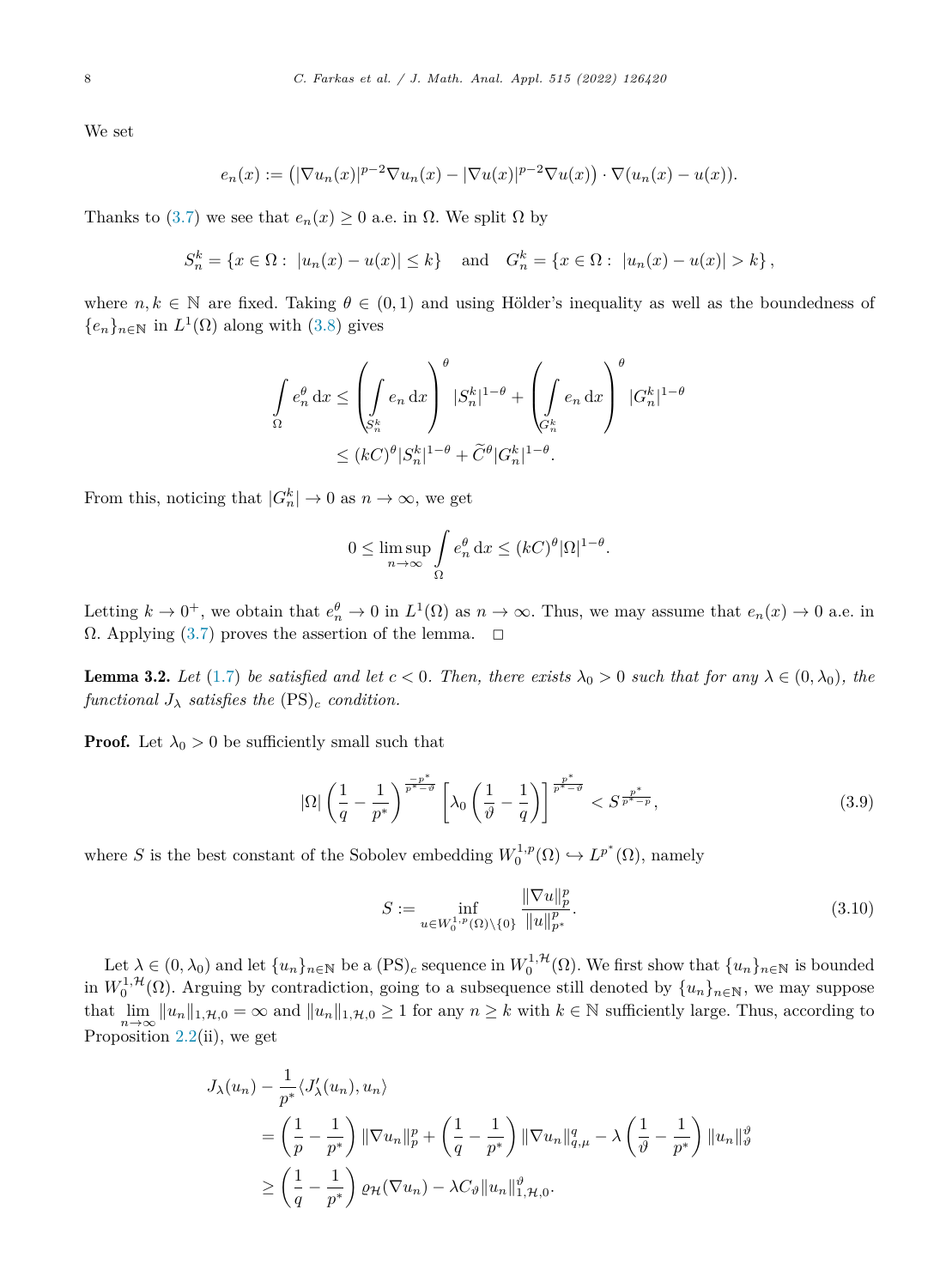<span id="page-8-0"></span>Thus, by ([3.1\)](#page-5-0) and Proposition [2.1\(](#page-3-0)iv) there exist  $c_1, c_2 > 0$  such that as  $n \to \infty$ ,

$$
c_1 + c_2 \|u_n\|_{1,\mathcal{H},0} + o(1) \ge \left(\frac{1}{q} - \frac{1}{p^*}\right) \|u_n\|_{1,\mathcal{H},0}^p - \lambda C_\vartheta \|u_n\|_{1,\mathcal{H},0}^\vartheta,
$$

which is a contradiction since  $p^* > q > p > \vartheta > 1$ .

Hence,  $\{u_n\}_{n\in\mathbb{N}}$  is bounded in  $W_0^{1,\mathcal{H}}(\Omega)$ . By Proposition [2.2\(](#page-4-0)ii), Lemma [3.1,](#page-5-0) Brézis [[7,](#page-14-0) Theorem 4.9] and the reflexivity of  $W_0^{1,\mathcal{H}}(\Omega)$ , there exists a subsequence, still denoted by  $\{u_n\}_{n\in\mathbb{N}}$ , and  $u \in W_0^{1,\mathcal{H}}(\Omega)$  such that

$$
u_n \rightharpoonup u \quad \text{in } W_0^{1,\mathcal{H}}(\Omega), \qquad \qquad \nabla u_n \rightharpoonup \nabla u \quad \text{in } \left[L^{\mathcal{H}}(\Omega)\right]^N,
$$
  

$$
\nabla u_n(x) \to \nabla u(x) \quad \text{a.e. in } \Omega, \qquad \qquad u_n \to u \quad \text{in } L^r(\Omega),
$$
  

$$
u_n(x) \to u(x) \quad \text{a.e. in } \Omega, \qquad \|u_n - u\|_{p^*} \to \ell,
$$
  
(3.11)

as  $n \to \infty$  with  $r \in [1, p^*)$ . Let A be the nodal set of the weight function  $\mu(\cdot)$  given by

$$
A = \{ x \in \Omega : \mu(x) = 0 \}.
$$

As  $\mu(\cdot)$  is a Lipschitz continuous function by ([1.7](#page-2-0)), we know that  $\Omega \setminus A$  is an open subset of  $\mathbb{R}^N$ .

Since the sequence  $\{|\nabla u_n|^{p-2}\nabla u_n\}_{n\in\mathbb{N}}$  is bounded in  $L^{p'}(\Omega)$ , by  $(3.11)$  we get

$$
\lim_{n \to \infty} \int_{\Omega} |\nabla u_n|^{p-2} \nabla u_n \cdot \nabla u \, dx = ||\nabla u||_p^p. \tag{3.12}
$$

Because of the boundedness of  ${\sqrt{\nabla u_n}}_n^q = \nabla u_n$ , in  $L^{q'}(\Omega \setminus A, \mu(x) \, dx)$ , by using (3.11) and Autuori-Pucci [[1,](#page-14-0) Proposition A.8] we conclude that

$$
\lim_{n \to \infty} \int_{\Omega} \mu(x) |\nabla u_n|^{q-2} \nabla u_n \cdot \nabla u \, dx
$$
\n
$$
= \lim_{n \to \infty} \int_{\Omega \backslash A} \mu(x) |\nabla u_n|^{q-2} \nabla u_n \cdot \nabla u \, dx = ||\nabla u||_{q,\mu}^q. \tag{3.13}
$$

Furthermore, using ([3.2\)](#page-5-0) and the Lemma of Brézis-Lieb in Papageorgiou-Winkert [\[35\]](#page-15-0), we obtain

$$
\|\nabla u_j\|_p^p - \|\nabla u_j - \nabla u\|_p^p = \|\nabla u\|_p^p + o(1),
$$
  

$$
\|\nabla u_j\|_{q,\mu}^q - \|\nabla u_j - \nabla u\|_{q,\mu}^q = \|\nabla u\|_{q,\mu}^q + o(1),
$$
  

$$
\|u_j\|_{p^*}^{p^*} - \|u_j - u\|_{p^*}^{p^*} = \|u\|_{p^*}^{p^*} + o(1),
$$
  
(3.14)

as  $n \to \infty$ . Thus, by (3.11), (3.12) and (3.13), we get

$$
o(1) = \langle J'_{\lambda}(u_n), u_n - u \rangle
$$
  
=  $\int_{\Omega} (|\nabla u_n|^{p-2} \nabla u_n + \mu(x)|\nabla u_n|^{q-2} \nabla u_n) \cdot (\nabla u_n - \nabla u) dx$   
 $- \lambda \int_{\Omega} |u_n|^{r-2} (u_n - u) dx - \int_{\Omega} |u_n|^{p^* - 2} (u_n - u) dx$   
=  $\|\nabla u_n\|_p^p - \|\nabla u\|_p^p + \|\nabla u_n\|_{q,\mu}^p - \|\nabla u\|_{q,\mu}^p - \|u_n\|_{p^*}^{p^*} - \|u\|_{p^*}^{p^*} + o(1)$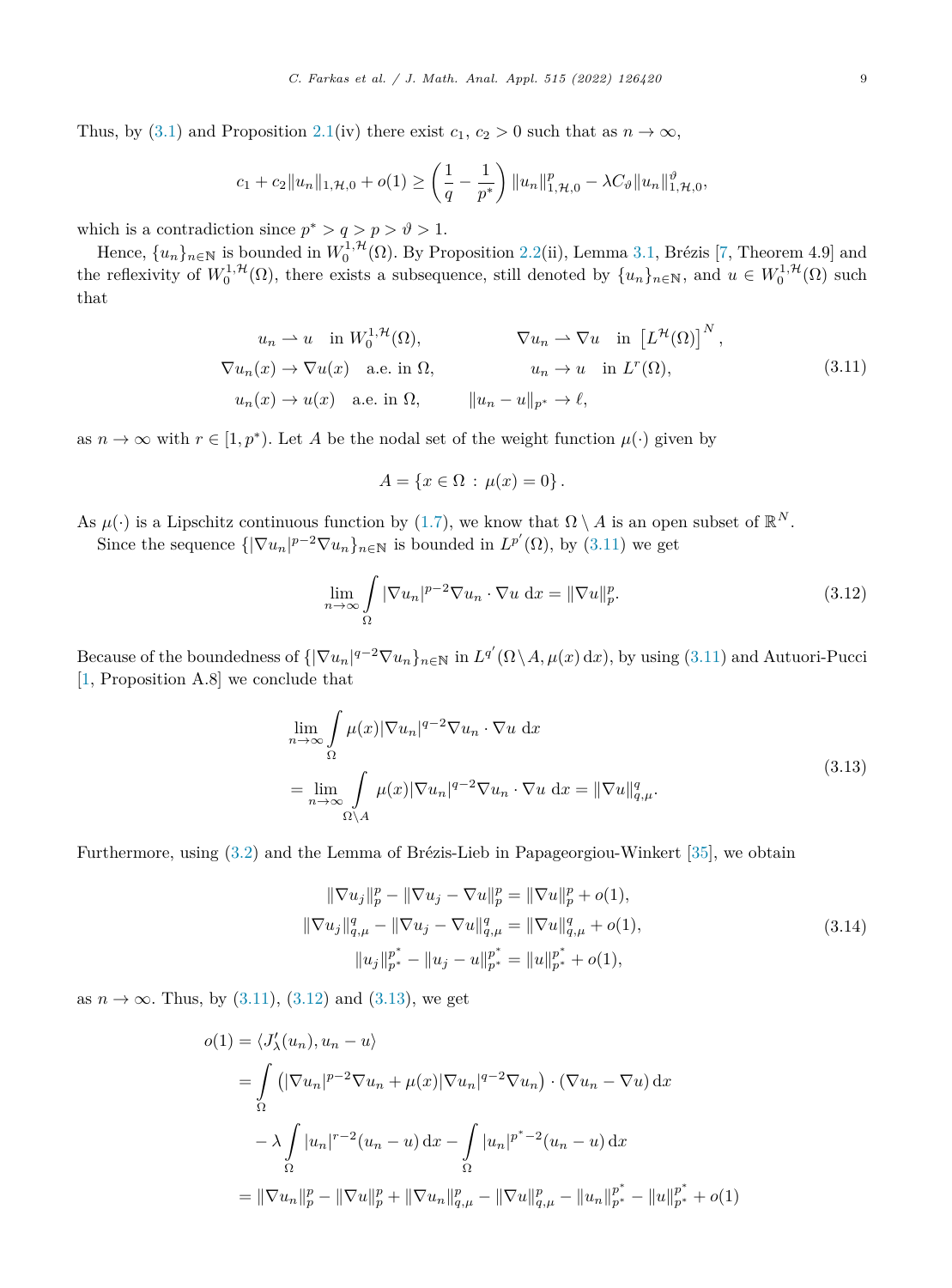as  $n \to \infty$ . Hence, by [\(3.11](#page-8-0)) and ([3.14](#page-8-0)) it follows that

$$
\|\nabla u_n - \nabla u\|_p^p + \|\nabla u_n - \nabla u\|_{q,\mu}^q = \|u_n - u\|_{p^*}^{p^*} + o(1) = \ell^{p^*} + o(1)
$$
\n(3.15)

as  $n \to \infty$ .

Now, assume for contradiction that  $\ell > 0$ . By Proposition [2.2\(](#page-4-0)i), [\(3.10\)](#page-7-0) and (3.15), we see that  $\ell^{p^*} \geq S\ell^p$ which implies

$$
\ell \ge S^{\frac{1}{p^*-p}}.\tag{3.16}
$$

For any  $n \in \mathbb{N}$  we have

$$
J_{\lambda}(u_n) - \frac{1}{q} \langle J'_{\lambda}(u_n), u_n \rangle
$$
  
=  $\left(\frac{1}{p} - \frac{1}{q}\right) \|\nabla u_n\|_p^p - \lambda \left(\frac{1}{\vartheta} - \frac{1}{q}\right) \|u_n\|_{\vartheta}^{\vartheta} + \left(\frac{1}{q} - \frac{1}{p^*}\right) \|u_n\|_{p^*}^{p^*}.$ 

From this, as  $n \to \infty$ , by [\(3.1](#page-5-0)), [\(3.11\)](#page-8-0), ([3.14\)](#page-8-0), Hölder's and Young's inequality, we obtain

$$
c \ge \left(\frac{1}{q} - \frac{1}{p^*}\right) \left(\ell^{p^*} + \|u\|_{p^*}^{p^*}\right) - \lambda \left(\frac{1}{\vartheta} - \frac{1}{q}\right) \|u\|_{\vartheta}^{\vartheta}
$$
  
\n
$$
\ge \left(\frac{1}{q} - \frac{1}{p^*}\right) \left(\ell^{p^*} + \|u\|_{p^*}^{p^*}\right) - \lambda \left(\frac{1}{\vartheta} - \frac{1}{q}\right) |\Omega|^{\frac{p^*-\vartheta}{p^*}} \|u\|_{p^*}^{\vartheta}
$$
  
\n
$$
\ge \left(\frac{1}{q} - \frac{1}{p^*}\right) \left(\ell^{p^*} + \|u\|_{p^*}^{p^*}\right) - \left(\frac{1}{q} - \frac{1}{p^*}\right) \|u\|_{p^*}^{p^*}
$$
  
\n
$$
- |\Omega| \left(\frac{1}{q} - \frac{1}{p^*}\right)^{-\frac{\vartheta}{p^*-\vartheta}} \left[\lambda \left(\frac{1}{\vartheta} - \frac{1}{q}\right)\right]^{\frac{p^*}{p^*-\vartheta}}.
$$

Finally, by (3.16) we get

$$
0 > c \ge \left(\frac{1}{q} - \frac{1}{p^*}\right) S^{\frac{p^*}{p^*-p}} - |\Omega| \left(\frac{1}{q} - \frac{1}{p^*}\right)^{-\frac{\vartheta}{p^*- \vartheta}} \left[\lambda \left(\frac{1}{\vartheta} - \frac{1}{q}\right)\right]^{\frac{p^*}{p^*- \vartheta}} > 0,
$$

where the last inequality follows from [\(3.9\)](#page-7-0). This gives a contradiction and shows that  $\ell = 0$ . Hence, by  $(3.15)$  and Proposition [2.1](#page-3-0)(v), the result follows.  $\Box$ 

Note that the energy functional  $J_\lambda: W_0^{1,\mathcal{H}}(\Omega) \to \mathbb{R}$  is not bounded from below. For this, we will use the treatment of García Azorero-Peral Alonso [\[23\]](#page-15-0) following ideas from Figueiredo-Santos Júnior-Suárez [[19\]](#page-14-0) and Zhang-Fiscella-Liang [\[45](#page-15-0)] in order to obtain a lower bound for a special truncated functional related to *J*<sub>*λ*</sub>. Let us define  $β_λ$ :  $[0, ∞)$  → R by

$$
\beta_{\lambda}(t) := \frac{1}{q}t^q - \frac{\lambda}{\vartheta}C_{\vartheta}t^{\vartheta} - \frac{1}{p^*}C_{p^*}t^{p^*},
$$

where  $C_{\vartheta}$  and  $C_{p^*}$  are the constants mentioned in Remark [2.4.](#page-4-0) Since  $\vartheta < q$  we see that  $\beta_{\lambda}(t) < 0$  for *t* near zero and due to  $1 < \theta < p < q < p^*$  there exists  $\lambda_1 > 0$  such that  $\beta_\lambda$  attains its positive maximum for any  $\lambda \in (0, \lambda_1)$ . Let  $R_0(\lambda)$  and  $R_1(\lambda)$  be the unique roots of  $\beta_\lambda$  such that  $0 < R_0(\lambda) < R_1(\lambda)$ .

Then, we have the following claim.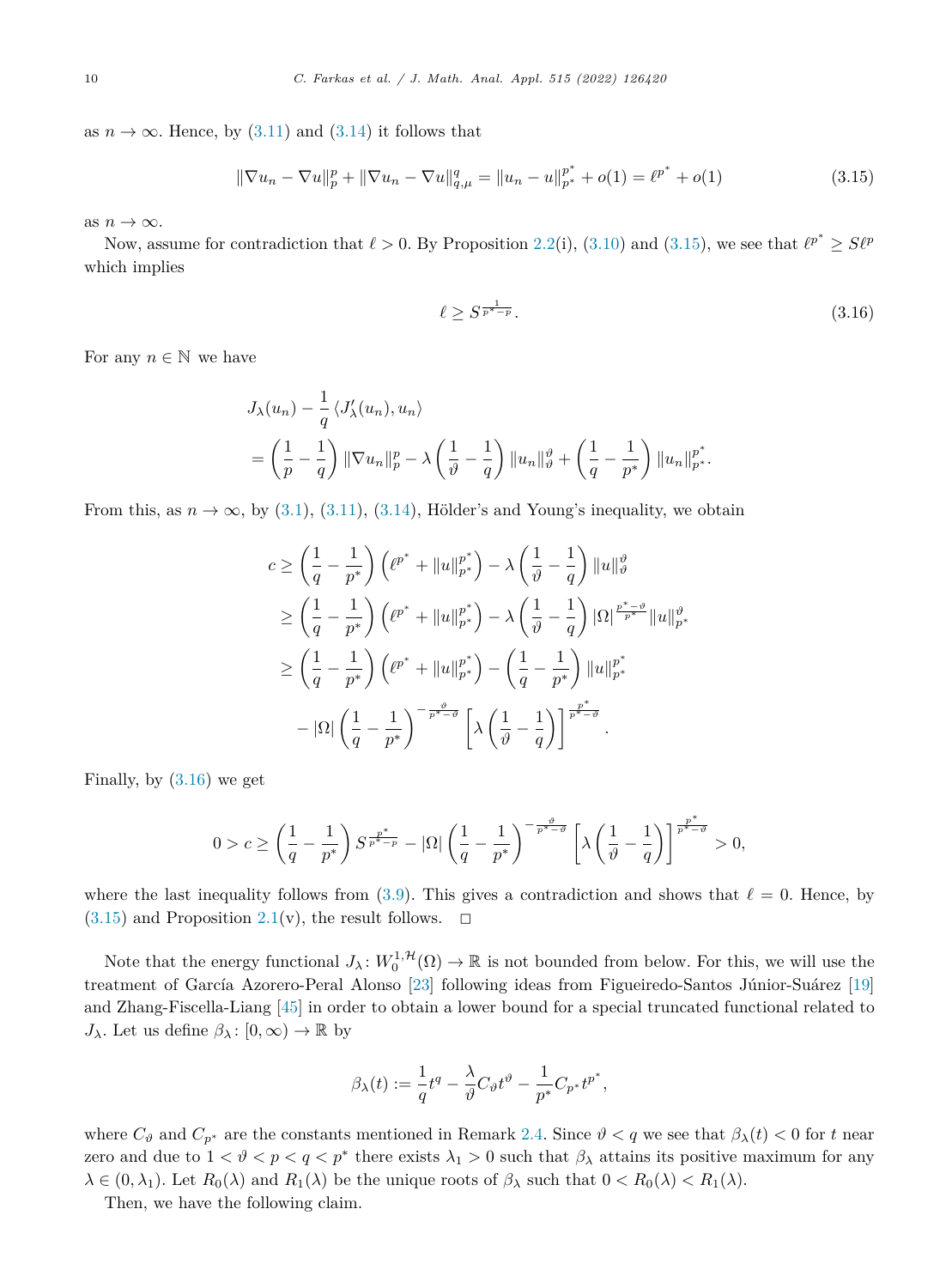<span id="page-10-0"></span>**Claim.**  $R_0(\lambda) \to 0$  *as*  $\lambda \to 0$ *.* 

From  $\beta_{\lambda}(R_0(\lambda)) = 0$  and  $\beta'_{\lambda}(R_0(\lambda)) > 0$  we have

$$
\frac{1}{q}R_0(\lambda)^q = \frac{\lambda}{\vartheta}C_\vartheta R_0(\lambda)^{\vartheta} + \frac{1}{p^*}C_{p^*}R_0(\lambda)^{p^*}
$$
\n(3.17)

and

$$
R_0(\lambda)^{q-1} > \lambda C_{\vartheta} R_0(\lambda)^{\vartheta - 1} + C_{p^*} R_0(\lambda)^{p^* - 1}
$$
\n(3.18)

for any  $\lambda \in (0, \lambda_1)$ . From (3.17) we know that  $R_0(\lambda)$  is bounded since  $\vartheta < q < p^*$ . Suppose that  $R_0(\lambda) \to$  $R > 0$  as  $\lambda \to 0$ . Then we obtain from  $(3.17)$  and  $(3.18)$ 

$$
\frac{1}{q}R^q = \frac{1}{p^*}C_{p^*}R^{p^*} \text{ and } R^{q-1} \ge C_{p^*}R^{p^*-1},
$$

which is a contradiction since  $q < p^*$ . This proves the Claim.

From the Claim, there exists  $\lambda_2 > 0$  such that  $R_0(\lambda) < 1$  for any  $\lambda \in (0, \lambda_2)$ . This implies that  $R_0(\lambda) <$  $\min\{R_1(\lambda), 1\}$ . Thus, for any  $\lambda \in (0, \min\{\lambda_1, \lambda_2\})$  we choose a  $C^{\infty}$ -function  $\tau : [0, \infty) \to [0, 1]$  such that

$$
\tau(t) := \begin{cases} 1 & \text{if } t \in [0, R_0(\lambda)], \\ 0 & \text{if } t \in [\min\{R_1(\lambda), 1\}, \infty). \end{cases}
$$
(3.19)

Then, we can introduce following truncated energy functional

$$
\widehat{J}_{\lambda}(u) := \frac{1}{p} \|\nabla u\|_{p}^{p} + \frac{1}{q} \|\nabla u\|_{q,\mu}^{q} - \frac{\lambda}{\vartheta} \|u\|_{\vartheta}^{\vartheta} - \frac{1}{p^{*}} \|u\|_{p^{*}}^{p^{*}} \tau(\|u\|_{1,\mathcal{H},0}).
$$

It is clear that  $\widehat{J}_\lambda \in C^1(W_0^{1,\mathcal{H}}(\Omega), \mathbb{R})$  is coercive and bounded from below. Also, note that if  $||u||_{1,\mathcal{H},0} \leq$  $R_0(\lambda) < \min\{R_1(\lambda), 1\}$ , then  $J_\lambda(u) = J_\lambda(u)$ .

Thus, we have the following technical result.

**Lemma 3.3.** Let [\(1.7](#page-2-0)) be satisfied. Then there exists  $\lambda^* > 0$  such that for any  $\lambda \in (0, \lambda^*)$  the following hold:

- (i) If  $J_\lambda(u) < 0$ , then  $||u||_{1,\mathcal{H},0} < R_0(\lambda)$  and  $J_\lambda(v) = J_\lambda(v)$  for any v in a sufficiently small neighborhood *of u;*
- (ii)  $J_{\lambda}$  *fulfills* a *local* (PS)<sub>*c*</sub> *condition for*  $c < 0$ *.*

**Proof.** Let  $\lambda^* \leq \min\{\lambda_0, \lambda_1, \lambda_2, \lambda_3\}$ , where  $\lambda_0$  is given in Lemma [3.2](#page-7-0),  $\lambda_1$  and  $\lambda_2$  are chosen for the definition of  $\tau$  in (3.19), while  $\lambda_3 := \frac{\partial}{\partial \theta}$  with  $C_{\theta}$  mentioned in Remark [2.4](#page-4-0). Let  $\lambda \in (0, \lambda^*)$ .

(i) Let  $J_{\lambda}(u) < 0$ . We distinguish two different cases.

**Case 1:**  $||u||_{1,\mathcal{H},0} \ge 1$ .

This case cannot occur. Indeed, by the definition of  $\tau$  in (3.19) we know that  $\tau(\|u\|_{1,\mathcal{H},0})=0$ . Therefore, by Propositions  $2.1(iv)$  $2.1(iv)$  and  $2.2(ii)$  $2.2(ii)$  we get that

$$
\hat{J}_{\lambda}(u) = \frac{1}{p} \|\nabla u\|_{p}^{p} + \frac{1}{q} \|\nabla u\|_{q,\mu}^{q} - \frac{\lambda}{\vartheta} \|u\|_{\vartheta}^{\vartheta} - \frac{1}{p^{*}} \|u\|_{p^{*}}^{p^{*}} \tau(\|u\|_{1,\mathcal{H},0})
$$
\n
$$
\geq \frac{1}{q} \|u\|_{1,\mathcal{H},0}^{p} - \frac{\lambda}{\vartheta} C_{\vartheta} \|u\|_{1,\mathcal{H},0}^{\vartheta}
$$
\n
$$
= \phi_{\lambda}(\|u\|_{1,\mathcal{H},0}), \qquad (3.20)
$$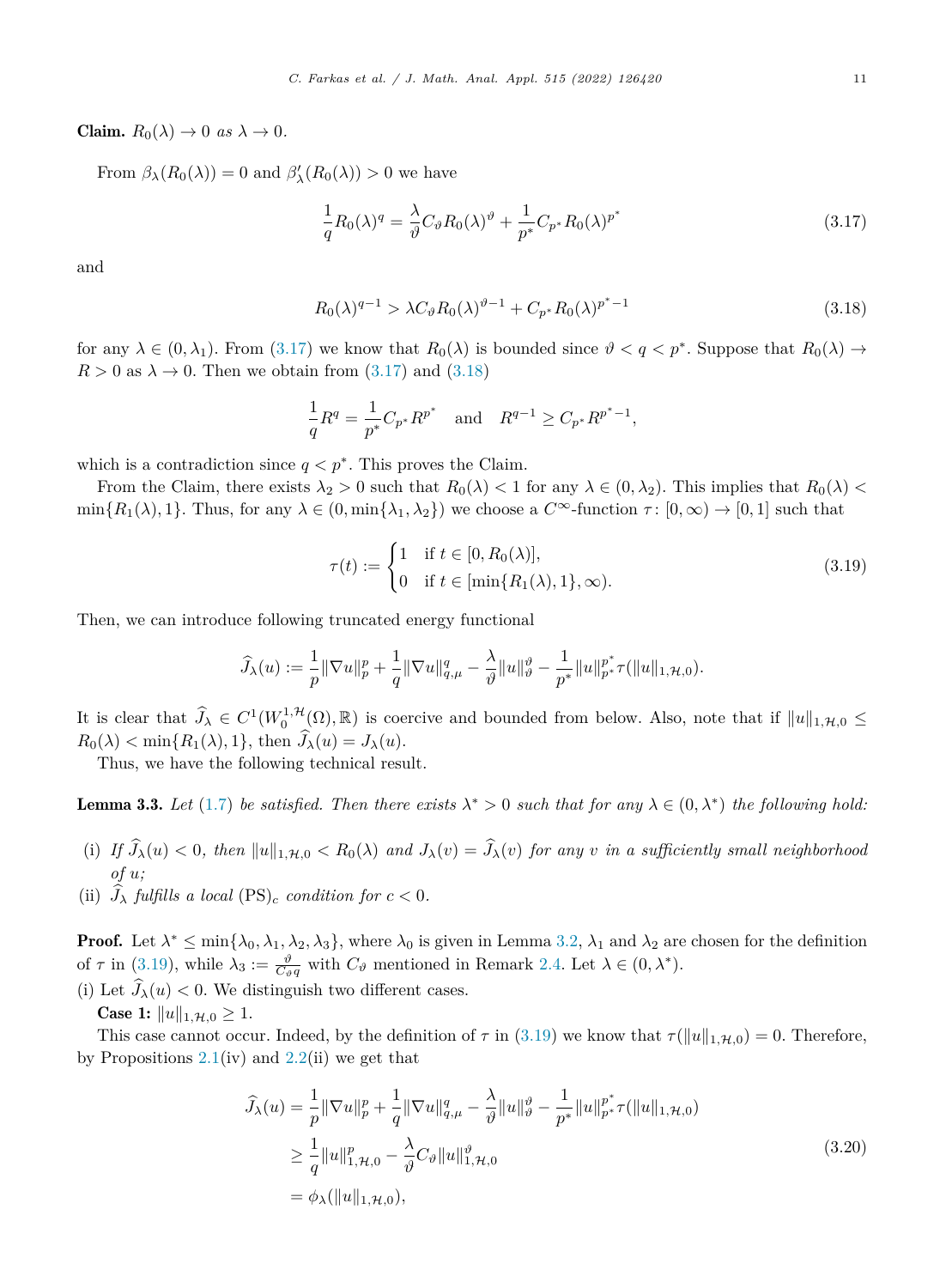where  $\phi_{\lambda} : [1, \infty) \to \mathbb{R}$  is given by

$$
\phi_\lambda(t):=\frac{1}{q}t^p-\frac{\lambda}{\vartheta}C_\vartheta t^\vartheta.
$$

It is clear that  $\phi_{\lambda}$  has a global minimum point at

$$
t_0 = \left(\lambda \frac{C_{\vartheta}q}{p}\right)^{\frac{1}{p-\vartheta}}
$$

with

$$
\phi_{\lambda}(t_0) = \frac{1}{q} \left( \lambda \frac{C_{\vartheta}q}{p} \right)^{\frac{p}{p-\vartheta}} \left( 1 - \frac{p}{\vartheta} \right) < 0,
$$

since  $\vartheta$  < *p*.

We point out that  $\phi_{\lambda}(t) \geq 0$  if and only if  $t \geq \left(\lambda \frac{C_{\vartheta}q}{\vartheta}\right)$  $\int_{0}^{\frac{1}{p-\vartheta}}$ . Hence, choosing  $\lambda \leq \lambda_3 = \frac{\vartheta}{C_{\vartheta}q}$  we have min  $\min_{t \in [1,\infty]} \phi_{\lambda}(t) \geq 0$  which yields, joint with  $(3.20)$  $(3.20)$ , that  $J_{\lambda}(u) \geq 0$  for any  $||u||_{1,\mathcal{H},0} \geq 1$ . This gives the desired contradiction.

**Case 2:**  $||u||_{1,\mathcal{H},0} < 1$ . By Propositions  $2.1(iii)$  $2.1(iii)$  and  $2.2(ii)$  $2.2(ii)$  we get

$$
\hat{J}_{\lambda}(u) \ge \frac{1}{q} ||u||_{1, \mathcal{H}, 0}^{q} - \frac{\lambda}{\vartheta} C_{\vartheta} ||u||_{1, \mathcal{H}, 0}^{\vartheta} - \frac{1}{p^{*}} C_{p^{*}} ||u||_{1, \mathcal{H}, 0}^{p^{*}} \tau(||u||_{1, \mathcal{H}, 0})
$$
  
=  $\hat{\beta}_{\lambda}(||u||_{1, \mathcal{H}, 0}),$ 

where

$$
\widehat{\beta}_\lambda(t) := \frac{1}{q}t^q - \frac{\lambda}{\vartheta}C_\vartheta t^\vartheta - \frac{1}{p^*}C_{p^*}t^{p^*}\tau(t).
$$

Since  $0 \leq \tau \leq 1$ , we note that

$$
\beta_{\lambda}(t) \ge \beta_{\lambda}(t) \ge 0 \quad \text{for any } t \in [R_0(\lambda), \min\{R_1(\lambda), 1\}], \tag{3.21}
$$

where the last inequality follows by the construction of the roots  $R_0(\lambda)$  and  $R_1(\lambda)$  for  $\beta_{\lambda}$ .

Hence, if  $\min\{R_1(\lambda), 1\} = 1$ , then from  $J_\lambda(u) < 0$  and  $(3.21)$  we obtain that  $||u||_{1,\mathcal{H},0} < R_0(\lambda)$ .

While, if  $\min\{R_1(\lambda), 1\} = R_1(\lambda)$ , considering  $R_1(\lambda) < ||u||_{1, \mathcal{H},0} < 1$  and arguing similarly to ([3.20](#page-10-0)) we get

$$
\widehat{J}_{\lambda}(u) \ge \widehat{\phi}_{\lambda}(\|u\|_{1,\mathcal{H},0}) \quad \text{with} \quad \widehat{\phi}_{\lambda}(t) := \frac{1}{q}t^q - \frac{\lambda}{\vartheta}C_{\vartheta}t^{\vartheta},
$$

from which we can proceed exactly as in Case 1 to get a contradiction. Considering  $R_0(\lambda) < ||u||_{1,\mathcal{H},0} \le$  $R_1(\lambda)$ , from  $J_\lambda(u) < 0$  and (3.21) we get another contradiction. Hence, we obtain again  $||u||_{1,\mathcal{H},0} < R_0(\lambda)$ , completing the first part of (i).

Moreover, we observe that  $J_\lambda(v) = J_\lambda(v)$  for any  $||v - u||_{1, \mathcal{H},0} < R_0(\lambda) - ||u||_{1, \mathcal{H},0}$ , concluding the proof of (i).

(ii) Note that any Palais-Smale sequence for  $J_{\lambda}$  is bounded since  $J_{\lambda}$  is coercive. Applying Lemma [3.2](#page-7-0) shows that we have a local Palais-Smale condition for  $J_{\lambda} \equiv J_{\lambda}$  at any level  $c < 0$ .  $\Box$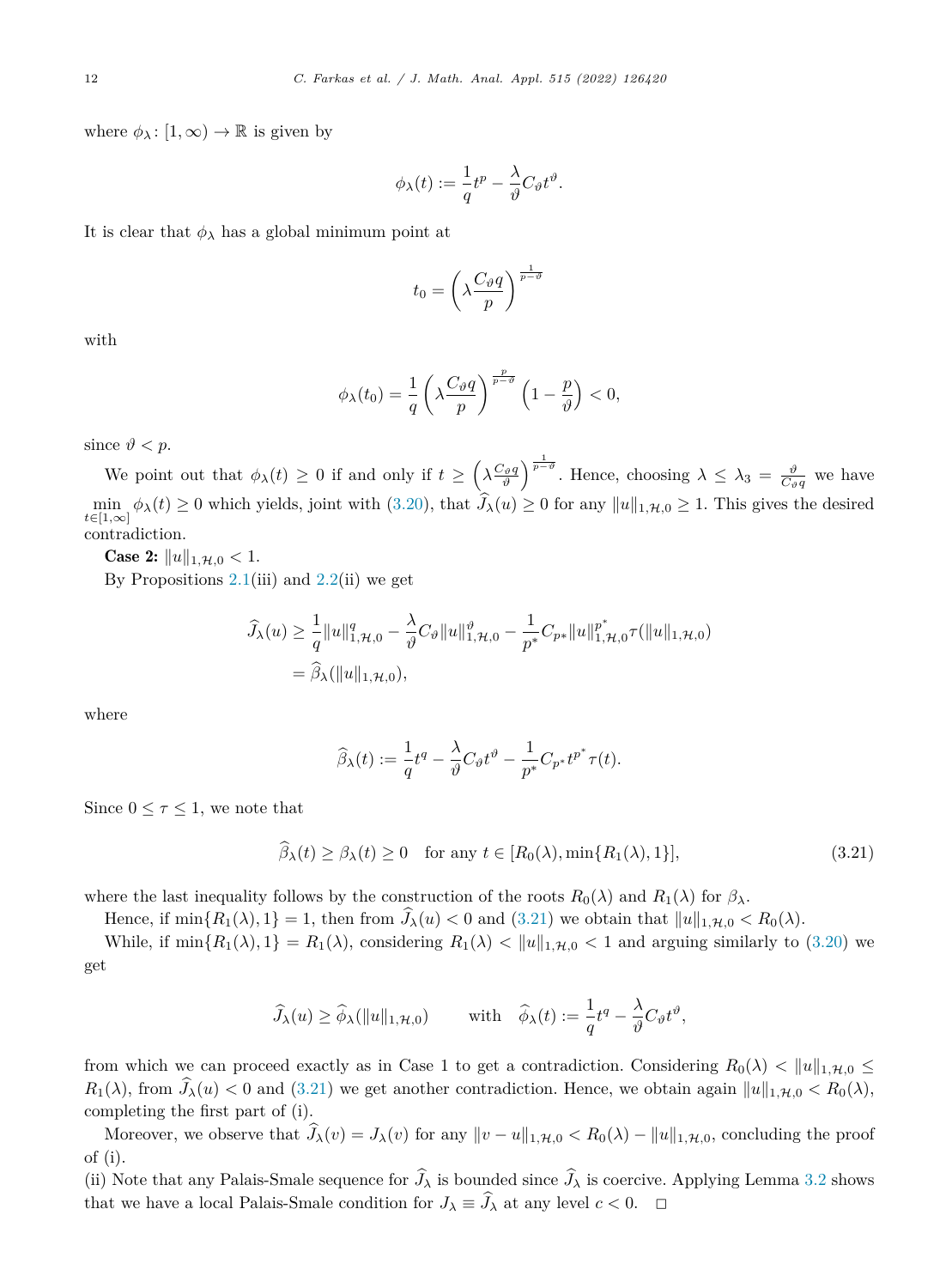<span id="page-12-0"></span>Now, we are going to construct an appropriate mini-max sequence of negative critical values for the functional  $J_{\lambda}$ .

**Lemma 3.4.** Let [\(1.7](#page-2-0)) be satisfied and let  $\lambda \in (0, \lambda_2)$ , where  $\lambda_2$  is chosen for the definition of  $\tau$  in [\(3.19](#page-10-0)). *For* any  $n \in \mathbb{N}$  *there exists*  $\varepsilon = \varepsilon(\lambda, n) > 0$  *such that* 

$$
\gamma\left(\widehat{J}_{\lambda}^{-\varepsilon}\right) \geq n,
$$

 $where \ \widehat{J}_{\lambda}^{-\varepsilon} = \left\{ u \in W_0^{1, \mathcal{H}}(\Omega) : \widehat{J}_{\lambda}(u) \leq -\varepsilon \right\}.$ 

**Proof.** Let  $\lambda \in (0, \lambda_2)$  and  $n \in \mathbb{N}$  be fixed and let  $Y_n$  be an *n*-dimensional subspace of  $W_0^{1, \mathcal{H}}(\Omega)$ . By Proposition [2.2](#page-4-0)(ii) we have that  $Y_n \hookrightarrow L^{\vartheta}(\Omega)$  is continuously embedded. Hence, the norms of  $W_0^{1,\mathcal{H}}(\Omega)$  and  $L^{\vartheta}(\Omega)$  are equivalent on  $Y_n$ . In particular, there exists a positive constant  $C(n)$  which depends only on *n* such that

$$
-C(n)\|u\|_{1,\mathcal{H},0}^{\vartheta} \ge -\|u\|_{\vartheta}^{\vartheta} \quad \text{for any } u \in Y_n. \tag{3.22}
$$

Therefore, using (3.22) and Proposition [2.1](#page-3-0)(iii), for any  $u \in Y_n$  with  $||u||_{1,\mathcal{H},0} \leq R_0(\lambda) < 1$  we have

$$
\widehat{J}_{\lambda}(u) \le \frac{1}{p} ||u||_{1, \mathcal{H}, 0}^{p} - \frac{\lambda}{\vartheta} C(n) ||u||_{1, \mathcal{H}, 0}^{\vartheta}.
$$
\n(3.23)

Now, let *r* and *R* be two positive constants such that

$$
r < R < \min\left\{ R_0(\lambda), \left( \frac{\lambda C(n)p}{\vartheta} \right)^{\frac{1}{p-\vartheta}} \right\} \tag{3.24}
$$

and let

$$
S_n = \{ u \in Y_n : ||u||_{1,\mathcal{H},0} = r \}.
$$

It is clear that  $\mathbb{S}_n$  is homeomorphic to the  $(n-1)$ -dimensional sphere  $S^{n-1}$ . Thus, from Proposition [2.6](#page-5-0)(iv) we know that  $\gamma(\mathbb{S}_n) = n$ . Furthermore, from (3.23) and (3.24) we obtain

$$
\widehat{J}_{\lambda}(u) \le r^{\vartheta}\left(\frac{1}{p}r^{p-\vartheta} - \frac{\lambda}{\vartheta}C(n)\right) \le R^{\vartheta}\left(\frac{1}{p}R^{p-\vartheta} - \frac{\lambda}{\vartheta}C(n)\right) < 0.
$$

Hence, we find a constant  $\varepsilon > 0$  such that  $\widehat{J}_{\lambda}(u) < -\varepsilon$  for any  $u \in \mathbb{S}_n$ , that is,  $\mathbb{S}_n \subset \widehat{J}_{\lambda}^{-\varepsilon}$  and so, by Proposition [2.6](#page-5-0)(i),

$$
\gamma\left(\widehat{J}_{\lambda}^{-\varepsilon}\right) \ge \gamma(\mathbb{S}_n) = n. \quad \Box
$$

Next we define for any  $n \in \mathbb{N}$  the sets

$$
\Sigma_n = \left\{ A \subset W_0^{1,\mathcal{H}}(\Omega) \setminus \{0\} : A \text{ is closed, } A = -A \text{ and } \gamma(A) \ge n \right\},\
$$
  

$$
K_c = \left\{ u \in W_0^{1,\mathcal{H}}(\Omega) : \widehat{J}'_{\lambda}(u) = 0 \text{ and } \widehat{J}_{\lambda}(u) = c \right\}
$$

and the number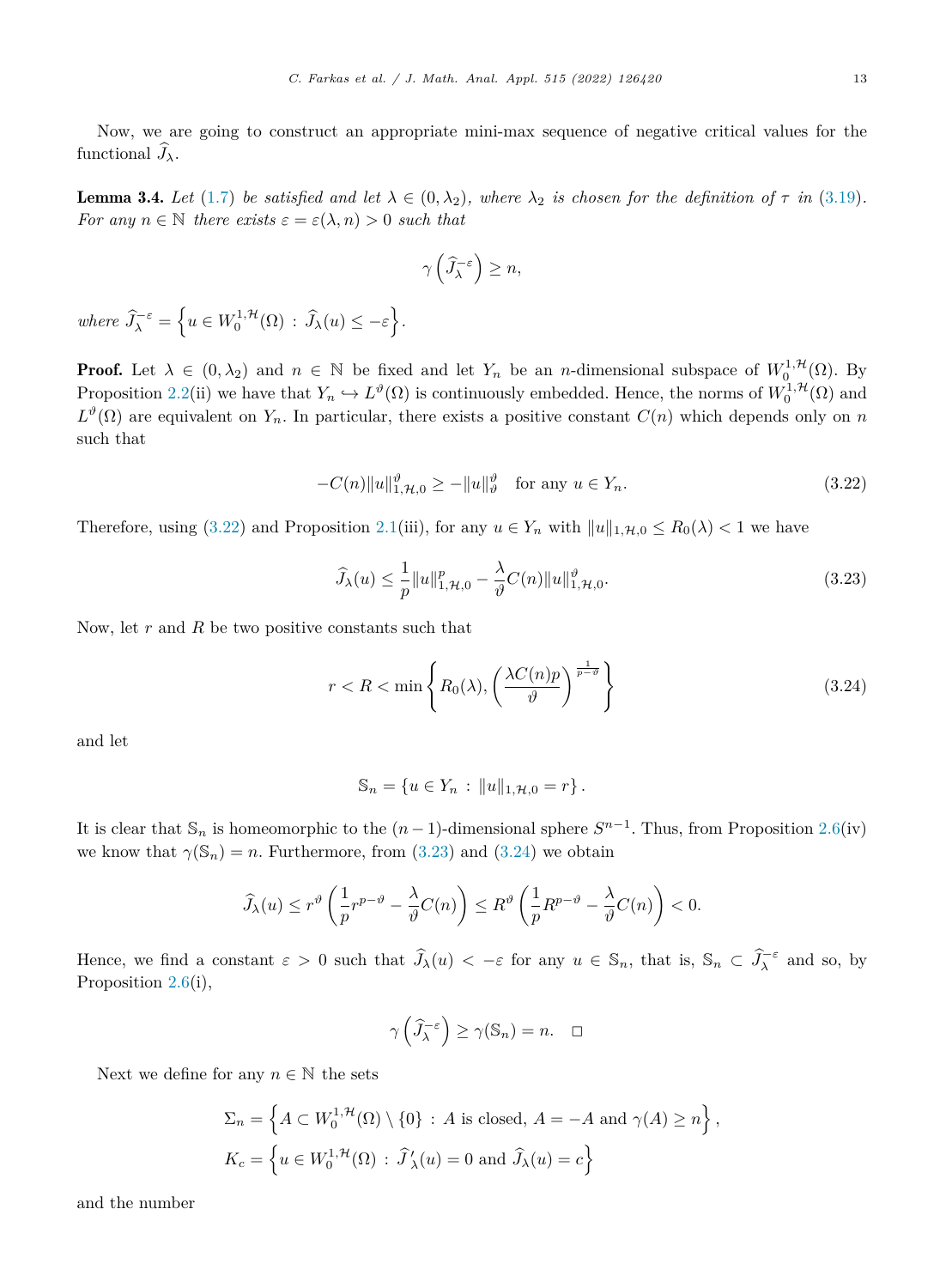$$
c_n = \inf_{A \in \Sigma_n} \sup_{u \in A} \widehat{J}_\lambda(u).
$$

<span id="page-13-0"></span>Clearly,  $c_n \leq c_{n+1}$  for any  $n \in \mathbb{N}$ .

**Lemma 3.5.** Let ([1.7\)](#page-2-0) be satisfied and let  $\lambda \in (0, \lambda_2)$ , where  $\lambda_2$  is chosen for the definition of  $\tau$  in ([3.19](#page-10-0)). *For* any  $n \in \mathbb{N}$ , the *number*  $c_n$  *is negative.* 

**Proof.** Let  $\lambda \in (0, \lambda_2)$  and  $n \in \mathbb{N}$  be fixed. From Lemma [3.4](#page-12-0) we know there exists  $\varepsilon > 0$  such that  $\gamma\left(\widehat{J}_{\lambda}^{-\varepsilon}\right) \geq n$ . Also, since  $\widehat{J}_{\lambda}$  is even and continuous, we know that  $\widehat{J}_{\lambda}^{-\varepsilon} \in \Sigma_n$ . From  $\widehat{J}_{\lambda}(0) = 0$  we have  $0 \notin \hat{J}_{\lambda}^{-\varepsilon}$ . Since  $\sup_{u \in \hat{J}_{\lambda}^{-\varepsilon}} \hat{J}_{\lambda}(u) \leq -\varepsilon$  and  $\hat{J}_{\lambda}$  is bounded from below, we obtain

$$
-\infty < c_n = \inf_{A \in \Sigma_n} \sup_{u \in A} \widehat{J}_\lambda(u) \le \sup_{u \in \widehat{J}_\lambda^{-\varepsilon}} \widehat{J}_\lambda(u) \le -\varepsilon < 0. \quad \Box
$$

Next we have the following lemma. Note that in García Azorero-Peral Alonso [\[23\]](#page-15-0) a similar lemma was proved. In fact, the proof of Lemma 3.6 works similarly. For sake of clarity we give here the proof.

**Lemma 3.6.** Let ([1.7\)](#page-2-0) be satisfied, let  $\lambda \in (0, \lambda^*)$ , where  $\lambda^* > 0$  is as in Lemma [3.3](#page-10-0), and let  $n \in \mathbb{N}$ . If  $c = c_n = c_{n+1} = \ldots = c_{n+l}$  *for some*  $l \in \mathbb{N}$ *, then* 

$$
\gamma(K_c) \ge l+1.
$$

**Proof.** Let  $\lambda \in (0, \lambda^*)$ . Since from Lemma 3.5 we have that  $c = c_n = c_{n+1} = \ldots = c_{n+1}$  is negative, then by Lemma  $3.3$ (ii) it easily follows that  $K_c$  is compact.

Let us assume by contradiction that  $\gamma(K_c) \leq l$ . Then, by Proposition [2.6](#page-5-0)(v) there exists  $\delta > 0$  such that  $\gamma(N_{\delta}(K_c)) = \gamma(K_c) \leq l$ , where

$$
N_{\delta}(K_c) = \left\{ u \in W_0^{1,\mathcal{H}}(\Omega) : \text{ dist}(u, K_c) \le \delta \right\}.
$$

By the deformation theorem, see for example Benci [\[4](#page-14-0), Theorem 3.4], there exist  $\varepsilon \in (0, -c)$  and an odd homeomorphism  $\eta: W_0^{1,\mathcal{H}}(\Omega) \to W_0^{1,\mathcal{H}}(\Omega)$  such that

$$
\eta\left(\hat{J}_{\lambda}^{c+\varepsilon}\setminus N_{\delta}(K_c)\right) \subset \hat{J}_{\lambda}^{c-\varepsilon}.
$$
\n(3.25)

While, by the definition of  $c = c_{n+l}$  there exists  $A \in \Sigma_{n+l}$  such that  $\sup_{u \in A} \widehat{J}_\lambda(u) < c + \varepsilon$ , that is  $A \subset \widehat{J}_\lambda^{c+\varepsilon}$ , and so by  $(3.25)$ 

$$
\eta(A \setminus N_{\delta}(K_c)) \subset \eta\left(\widehat{J}_{\lambda}^{c+\varepsilon} \setminus N_{\delta}(K_c)\right) \subset \widehat{J}_{\lambda}^{c-\varepsilon}.
$$
\n(3.26)

On the other hand, from Proposition [2.6](#page-5-0)(i) and (iii) we have

$$
\gamma(\eta(\overline{A\setminus N_{\delta}(K_c)}))\geq \gamma(\overline{A\setminus N_{\delta}(K_c)})\geq \gamma(A)-\gamma(N_{\delta}(K_c))\geq n.
$$

Hence, we conclude that  $\eta(\overline{A \setminus N_{\delta}(K_c)}) \in \Sigma_n$  and so

$$
\sup_{u \in \eta(\overline{A \setminus N_{\delta}(K_c)})} \widehat{J}_{\lambda}(u) \ge c_n = c,
$$

which contradicts  $(3.26)$ .  $\Box$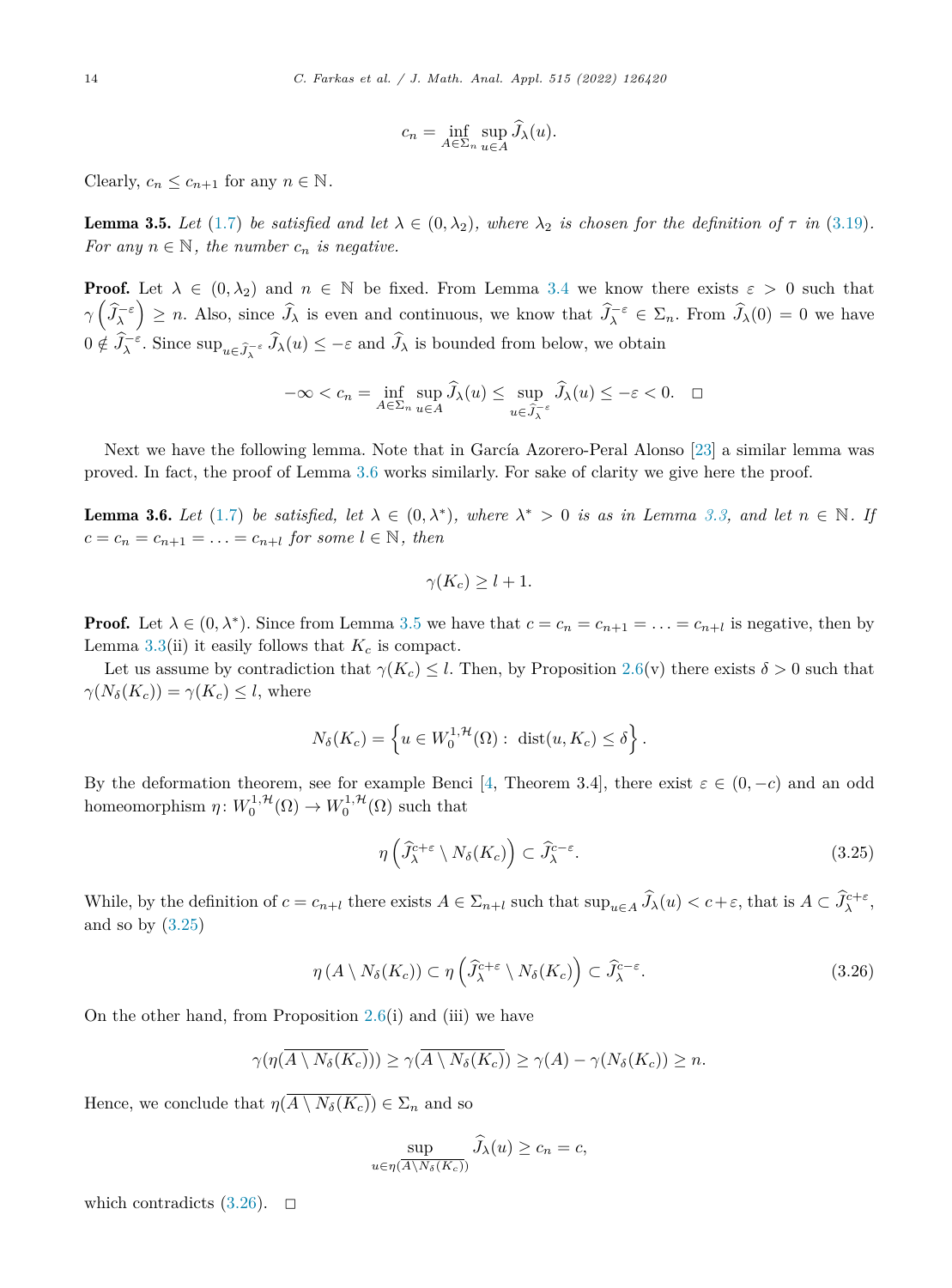<span id="page-14-0"></span>**Proof of Theorem [1.1.](#page-2-0)** Let  $\lambda \in (0, \lambda^*)$ , where  $\lambda^* > 0$  is as in Lemma [3.3.](#page-10-0) By Lemma [3.5](#page-13-0) we have  $c_n < 0$ . Hence, from Lemma [3.3\(](#page-10-0)ii) we know that the functional  $J_{\lambda}$  satisfies the Palais-Smale condition at level  $c_n < 0$ . Thus,  $c_n$  is a critical value of  $J_\lambda$  for any  $n \in \mathbb{N}$ , see for example Rabinowitz [[37\]](#page-15-0).

We consider two situations. If  $-\infty < c_1 < c_2 < \ldots < c_n < c_{n+1} < \ldots$ , then  $J_\lambda$  admits infinitely many critical values. If there exist  $n, l \in \mathbb{N}$  such that  $c_n = c_{n+1} = \ldots = c_{n+l} = c$ , then  $\gamma(K_c) \geq l+1 \geq 2$ by Lemma [3.6.](#page-13-0) Thus, the set  $K_c$  has infinitely many points, see Rabinowitz [[37,](#page-15-0) Remark 7.3], which are infinitely many critical values for  $J_\lambda$  by Lemma [3.3\(](#page-10-0)ii).

Then, by Lemma [3.3](#page-10-0)(i) we get infinitely many negative critical values for  $J_{\lambda} = J_{\lambda}$  and so problem [\(1.6](#page-1-0)) has infinitely many weak solutions.  $\Box$ 

### Acknowledgments

C. Farkas was supported by the National Research, Development and Innovation Fund of Hungary, financed under the K\_18 funding scheme, Project No. 127926.

A. Fiscella is member of the Gruppo Nazionale per l'Analisi Matematica, la Probabilità e le loro Applicazioni (GNAMPA) of the Istituto Nazionale di Alta Matematica "G. Severi" (INdAM). A. Fiscella realized the manuscript within the auspices of the INdAM-GNAMPA project titled "Equazioni alle derivate parziali: problemi e modelli" (Prot\_20191219-143223-545), of the FAPESP Project titled "Operators with non standard growth" (2019/23917-3) and of the FAPESP Thematic Project titled "Systems and partial differential equations" (2019/02512-5).

# References

- [1] G. Autuori, P. Pucci, Existence of entire solutions for a class of [quasilinear](http://refhub.elsevier.com/S0022-247X(22)00434-6/bib3D8396C88DB922288ABBA36B827B3F71s1) elliptic equations, NoDEA Nonlinear Differ. Equ. Appl. 20 (3) (2013) [977–1009.](http://refhub.elsevier.com/S0022-247X(22)00434-6/bib3D8396C88DB922288ABBA36B827B3F71s1)
- [2] P. Baroni, M. Colombo, G. Mingione, Harnack inequalities for double phase [functionals,](http://refhub.elsevier.com/S0022-247X(22)00434-6/bib8B1C3E8D71D67FEBEFF684812E2710F3s1) Nonlinear Anal. 121 (2015) [206–222.](http://refhub.elsevier.com/S0022-247X(22)00434-6/bib8B1C3E8D71D67FEBEFF684812E2710F3s1)
- [3] P. Baroni, M. Colombo, G. Mingione, Regularity for general [functionals](http://refhub.elsevier.com/S0022-247X(22)00434-6/bibB24C49D8440ED993BC2B4769467DD68Es1) with double phase, Calc. Var. Partial Differ. Equ. 57 (2) [\(2018\)](http://refhub.elsevier.com/S0022-247X(22)00434-6/bibB24C49D8440ED993BC2B4769467DD68Es1) 62.
- [4] V. Benci, On critical point theory for indefinite functionals in the presence of [symmetries,](http://refhub.elsevier.com/S0022-247X(22)00434-6/bib96A8ACBD1993F335B655CF989DC83A25s1) Trans. Am. Math. Soc. 274 (2) (1982) [533–572.](http://refhub.elsevier.com/S0022-247X(22)00434-6/bib96A8ACBD1993F335B655CF989DC83A25s1)
- [5] V. Benci, D. Fortunato, [Bifurcation](http://refhub.elsevier.com/S0022-247X(22)00434-6/bibA260BF63D63F41F6F42A04A07DB5CB05s1) from the essential spectrum for odd variational operators, Conf. Sem. Mat. Univ. Bari 178 [\(1981\),](http://refhub.elsevier.com/S0022-247X(22)00434-6/bibA260BF63D63F41F6F42A04A07DB5CB05s1) 26 pp.
- [6] L. Boccardo, F. Murat, Almost everywhere [convergence](http://refhub.elsevier.com/S0022-247X(22)00434-6/bib29977BBAE8F3D8857E96A61CD99F7C3Es1) of the gradients of solutions to elliptic and parabolic equations, [Nonlinear](http://refhub.elsevier.com/S0022-247X(22)00434-6/bib29977BBAE8F3D8857E96A61CD99F7C3Es1) Anal. 19 (6) (1992) 581–597.
- [7] H. Brézis, Functional Analysis, Sobolev Spaces and Partial [Differential](http://refhub.elsevier.com/S0022-247X(22)00434-6/bib2339ACF340B6F95EEF71805B8A81D2E6s1) Equations, Springer, New York, 2011.
- [8] H. Brézis, L. Nirenberg, Positive solutions of nonlinear elliptic equations involving critical Sobolev [exponents,](http://refhub.elsevier.com/S0022-247X(22)00434-6/bib22EC7CA64A094395643A4FA3A4B66C70s1) Commun. Pure Appl. Math. 36 (4) (1983) [437–477.](http://refhub.elsevier.com/S0022-247X(22)00434-6/bib22EC7CA64A094395643A4FA3A4B66C70s1)
- [9] P. Candito, S.A. Marano, K. Perera, On a class of critical (*p, q*[\)-Laplacian](http://refhub.elsevier.com/S0022-247X(22)00434-6/bib3D1E421B4A941DFE74A9F51F5DCEFEEDs1) problems, NoDEA Nonlinear Differ. Equ. Appl. 22 (6) (2015) [1959–1972.](http://refhub.elsevier.com/S0022-247X(22)00434-6/bib3D1E421B4A941DFE74A9F51F5DCEFEEDs1)
- [10] F. [Colasuonno,](http://refhub.elsevier.com/S0022-247X(22)00434-6/bib39ADCCE93F1637A6293526A0A3FE859As1) M. Squassina, Eigenvalues for double phase variational integrals, Ann. Mat. Pura Appl. (4) 195 (6) (2016) [1917–1959.](http://refhub.elsevier.com/S0022-247X(22)00434-6/bib39ADCCE93F1637A6293526A0A3FE859As1)
- [11] M. Colombo, G. Mingione, Bounded [minimisers](http://refhub.elsevier.com/S0022-247X(22)00434-6/bibF5AB333105B1BECCF369EE202DB65297s1) of double phase variational integrals, Arch. Ration. Mech. Anal. 218 (1) (2015) [219–273.](http://refhub.elsevier.com/S0022-247X(22)00434-6/bibF5AB333105B1BECCF369EE202DB65297s1)
- [12] M. Colombo, G. Mingione, Regularity for double phase [variational](http://refhub.elsevier.com/S0022-247X(22)00434-6/bibF3818D8141B6F543EE00D360DD1CFC58s1) problems, Arch. Ration. Mech. Anal. 215 (2) (2015) [443–496.](http://refhub.elsevier.com/S0022-247X(22)00434-6/bibF3818D8141B6F543EE00D360DD1CFC58s1)
- [13] F.J.S.A. Corrêa, A.C.d.R. Costa, On a *p*(*x*[\)-Kirchhoff](http://refhub.elsevier.com/S0022-247X(22)00434-6/bibECC514FD17CDB916CF7F8550D30499C7s1) equation with critical exponent and an additional nonlocal term via truncation argument, Math. Nachr. [288 \(11–12\)](http://refhub.elsevier.com/S0022-247X(22)00434-6/bibECC514FD17CDB916CF7F8550D30499C7s1) (2015) 1226–1240.
- [14] Á. [Crespo-Blanco,](http://refhub.elsevier.com/S0022-247X(22)00434-6/bib4BBE42091ED55FD52DEA1CCCE1D2B936s1) L. Gasiński, P. Harjulehto, P. Winkert, A new class of double phase variable exponent problems: existence and [uniqueness,](http://refhub.elsevier.com/S0022-247X(22)00434-6/bib4BBE42091ED55FD52DEA1CCCE1D2B936s1) J. Differ. Equ. 323 (2022) 182–228.
- [15] Á. [Crespo-Blanco,](http://refhub.elsevier.com/S0022-247X(22)00434-6/bib188DC14C244B3BBB52D2F030A0381706s1) N.S. Papageorgiou, P. Winkert, Parametric superlinear double phase problems with singular term and critical growth on the boundary, Math. Methods Appl. Sci. 45 (4) (2022) [2276–2298.](http://refhub.elsevier.com/S0022-247X(22)00434-6/bib188DC14C244B3BBB52D2F030A0381706s1)
- [16] P. Drábek, S.I. Pohozaev, Positive solutions for the *p*[-Laplacian:](http://refhub.elsevier.com/S0022-247X(22)00434-6/bib5E656808F13AA3AFD2BF8C7B8E2965FFs1) application of the fibering method, Proc. R. Soc. Edinb. A 127 (4) (1997) [703–726.](http://refhub.elsevier.com/S0022-247X(22)00434-6/bib5E656808F13AA3AFD2BF8C7B8E2965FFs1)
- [17] C. Farkas, A. Fiscella, P. Winkert, Singular Finsler double phase problems with nonlinear boundary [condition,](http://refhub.elsevier.com/S0022-247X(22)00434-6/bib6B4D0A2C20AF47FA8C3D1C8F98E929B3s1) Adv. [Nonlinear](http://refhub.elsevier.com/S0022-247X(22)00434-6/bib6B4D0A2C20AF47FA8C3D1C8F98E929B3s1) Stud. 21 (4) (2021) 809–825.
- [18] C. Farkas, P. Winkert, An existence result for singular Finsler double phase [problems,](http://refhub.elsevier.com/S0022-247X(22)00434-6/bibA10D5F9EDB973900BEDC8FF825FC40ECs1) J. Differ. Equ. 286 (2021) 455–473.
- [19] G. Figueiredo, J.R. Santos Júnior, A. Suárez, [Multiplicity](http://refhub.elsevier.com/S0022-247X(22)00434-6/bibBDD63A5E4883BC877A47AAF3C97ADA94s1) results for an anisotropic equation with subcritical or critical growth, Adv. [Nonlinear](http://refhub.elsevier.com/S0022-247X(22)00434-6/bibBDD63A5E4883BC877A47AAF3C97ADA94s1) Stud. 15 (2) (2015) 377–394.